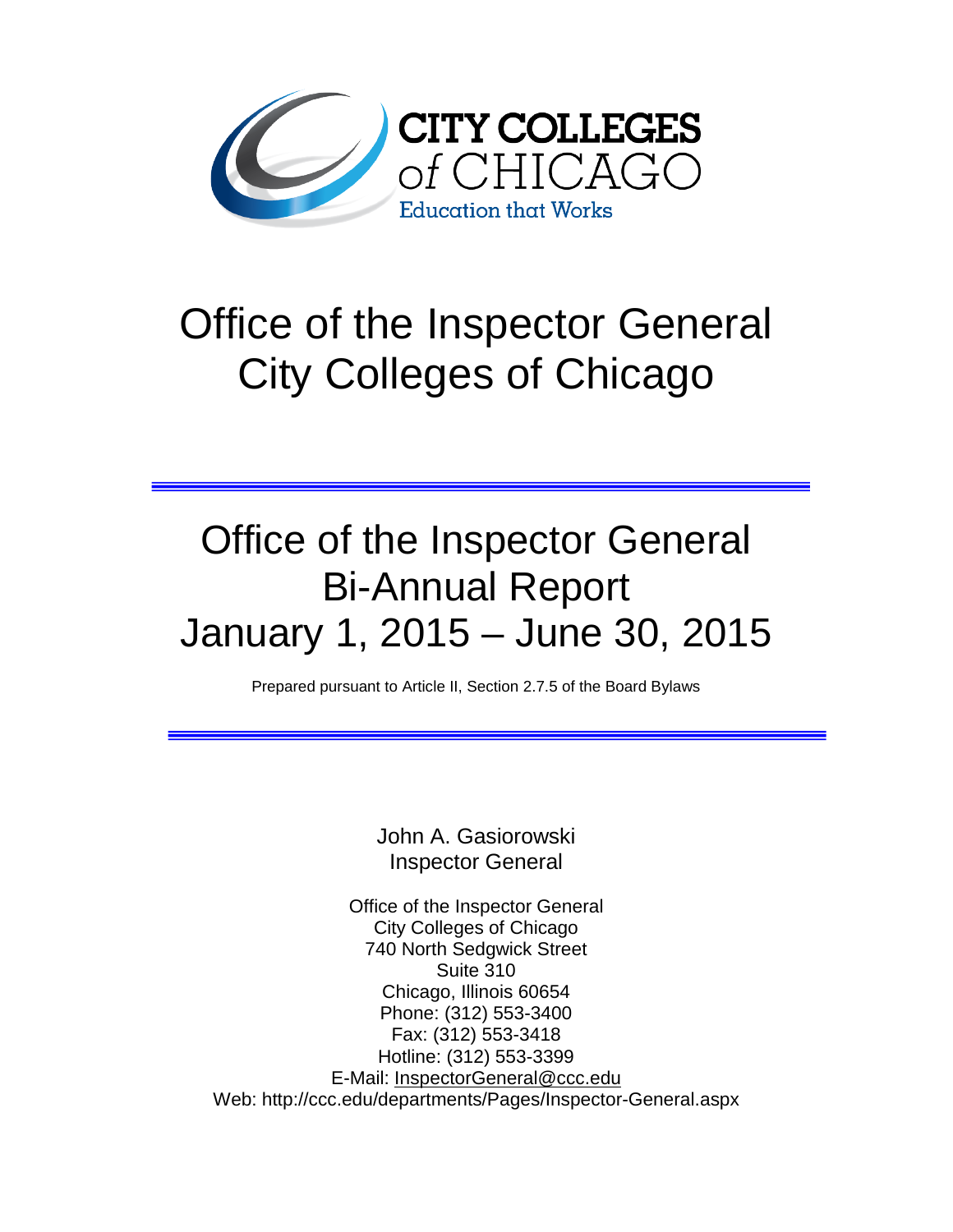

To: Cheryl L. Hyman, Chancellor Dr. Charles R. Middleton, Chair of the Board of Trustees Gary Gardner, Vice-Chairperson of the Board of Trustees Clarisol Duque, Secretary of the Board of Trustees Sandy Goldman, Trustee Rev. Darrell Griffin, Trustee Karen Kent, Trustee Marisela Lawson, Trustee Eliana Blancas, Student Trustee

From: John A. Gasiorowski, Inspector General

Date: August 18, 2015

RE: OIG *Bi-Annual Report* for the period of January 1, 2015 through June 30, 2015

This *Bi-Annual Report* is being provided to the Chancellor and the Board of Trustees of Community College District No. 508 pursuant to Article 2.7.5 of the Board Bylaws. This *Bi-Annual Report* covers the period of January 1, 2015 through June 30, 2015. Pursuant to Article 2.7.5, the *Bi-Annual Report* for the period of January 1st through June 30th is required no later than September 1st each year.

Article 2.7 et seq. of the Board Bylaws authorizes the Office of the Inspector General ("OIG") for the City Colleges of Chicago to conduct investigations regarding waste, fraud and misconduct by any officer, employee, or member of the Board; any contractor, subcontractor, consultant or agent providing or seeking to provide goods or services to the City Colleges of Chicago; and any program administered or funded by the District or Colleges.

The OIG would like to thank the Chancellor, the Board of Trustees and the administration of the City Colleges of Chicago for their cooperation and support.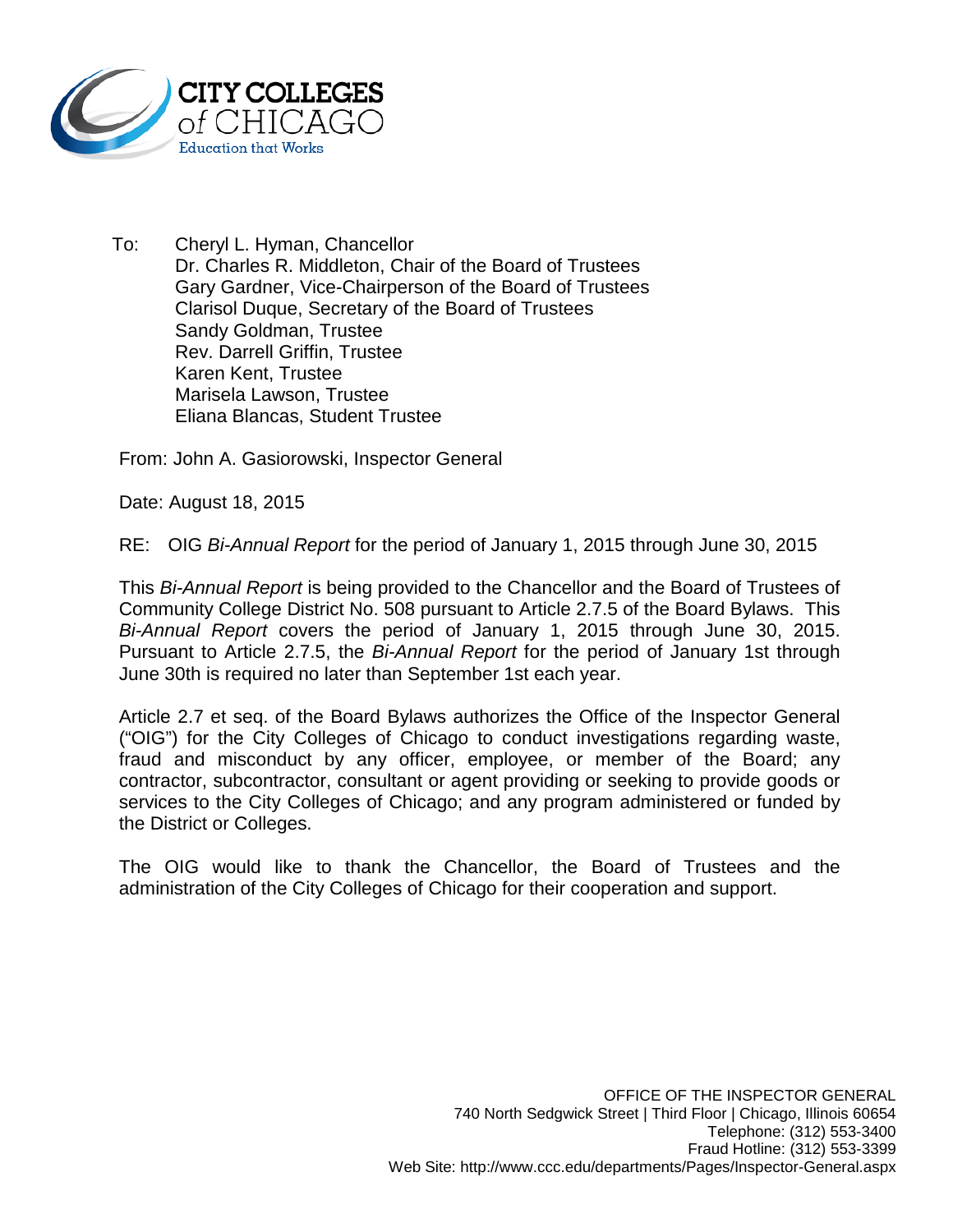### **Office of the Inspector General Bi-Annual Report**

#### **Mission of the Office of the Inspector General**

The Office of the Inspector General ("OIG") of the City Colleges of Chicago ("CCC") will help fuel CCC's drive towards increased student success by promoting economy, efficiency, effectiveness and integrity in the administration of the programs and operations of CCC by conducting fair, independent, accurate and thorough investigations into allegations of waste, fraud and misconduct, as well as by reviewing CCC programs and operations and recommending policies and methods for the elimination of inefficiencies and waste and for the prevention of misconduct.

The OIG should be considered a success when students, faculty, staff, administrators and the public:

- $\triangleright$  perceive the OIG as a place where they can submit their complaints / concerns in a confidential and independent setting;
- $\triangleright$  trust that a fair, independent, accurate and thorough investigation will be conducted and that the findings and recommendations made by the OIG are objective and consistent; and
- $\triangleright$  expect that the OIG's findings will be carefully considered by CCC administration and that the OIG's recommendations will be implemented when objectively appropriate.

#### **Updates to Investigations Documented in Previous Bi-Annual Reports**

#### Criminal conviction as a result of OIG investigation (OIG Case Number 14-0126)

As reported in the Bi-Annual Report for the period of July 1, 2013 through December 31, 2013, an OIG investigation revealed that during the criminal history verification stage of the CCC application process, a job applicant submitted altered (forged) court documents to CCC in order to make it appear as if his felony conviction for criminal sexual assault was expunged/sealed when in fact it was not. The job applicant submitted these false court documents in an attempt to justify his fraudulent misrepresentation on his job application that he was never convicted of a felony offense. Being that the job applicant's submission of altered court documents to CCC constituted forgery, as defined by Section 17-3 of the Illinois Criminal Code (720 ILCS 5/17-3), the OIG submitted the results of this investigation to the Cook County State's Attorney's Office for review for possible criminal prosecution.

In January 2015, the job applicant was indicted by a Cook County Grand Jury and charged with multiple counts of the felony offense of forgery under criminal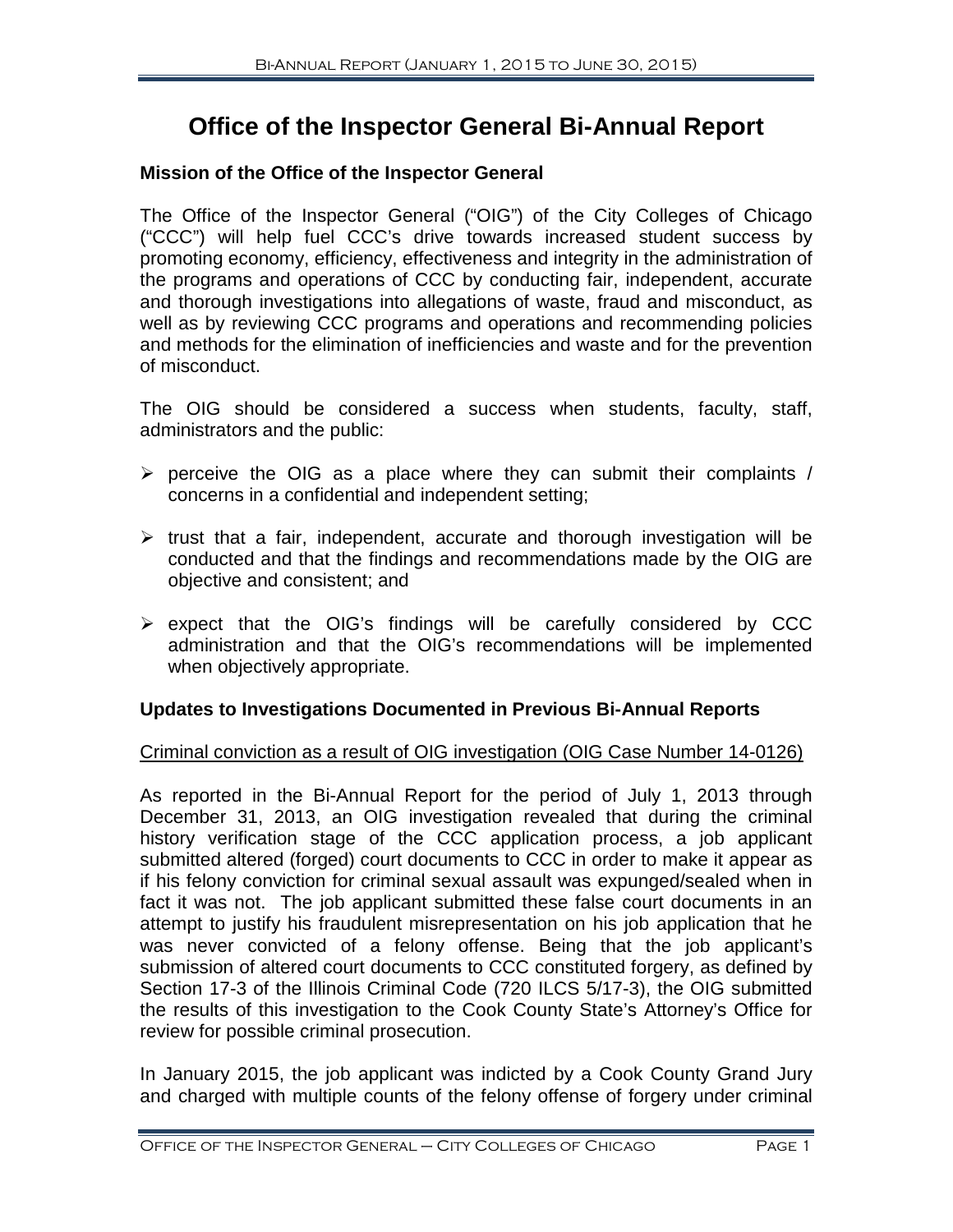case number 15CR0182101. On May 28, 2015, the job applicant pled guilty to one count of the felony offense of forgery in the Circuit Court of Cook County. The job applicant was sentenced to serve an 18-month term of probation.

#### Updates regarding disciplinary recommendations made during the July 1, 2014 to December 31, 2015 reporting period

In the *Bi-Annual Report* submitted for the July 1, 2014 to December 31, 2014 reporting period, the OIG submitted 16 reports documenting investigations which resulted in sustained findings of waste, fraud and misconduct. At the time the *Bi-Annual Report* was submitted, disciplinary action was pending regarding several of the investigations. The following table documents updates of disciplinary actions recommended by the OIG regarding CCC employees as well as the actions taken by CCC.

| Updates Regarding Disciplinary Action Recommended during July 1, 2014 through December 31, 2014 |                               |                                 |                             |
|-------------------------------------------------------------------------------------------------|-------------------------------|---------------------------------|-----------------------------|
| <b>Case Number</b>                                                                              | <b>Subject</b>                | <b>Recommended Action</b>       | <b>Action Taken</b>         |
| 14-0304                                                                                         | Coordinator                   | Termination / DNRH <sup>1</sup> | Termination / DNRH          |
| 14-0294                                                                                         | <b>Security Officer</b>       | Termination / DNRH              | Termination / DNRH          |
| 14-0300                                                                                         | College Clerical Assistant II | DNRH (following resignation)    | <b>DNRH</b>                 |
| 14-0135                                                                                         | Full-Time Faculty             | Appropriate Discipline          | Verbal Warning              |
| 14-0306                                                                                         | <b>Director</b>               | Appropriate Discipline          | Verbal Warning              |
| 14-0294                                                                                         | Director                      | Appropriate Discipline          | Oral Reprimand              |
| 14-0294                                                                                         | Administrator                 | Appropriate Discipline          | None                        |
| 15-0024                                                                                         | <b>Security Officer</b>       | Termination / DNRH              | Resignation / DNRH          |
| 15-0058                                                                                         | <b>Assistant Teacher</b>      | Appropriate Discipline          | None                        |
| 15-0058                                                                                         | Director                      | Appropriate Discipline          | None                        |
| 15-0048                                                                                         | <b>Full-Time Faculty</b>      | Appropriate Discipline          | Written Warning             |
| 14-0303                                                                                         | Lecturer                      | Termination / DNRH              | Termination / DNRH          |
| 15-0087                                                                                         | Security Officer              | Transfer                        | None $2$                    |
| 15-0046                                                                                         | <b>Security Officer</b>       | Reclassify / Adjust Pay         | Reclassified / Pay Adjusted |
| 15-0080                                                                                         | <b>Security Officer</b>       | Reclassify / Adjust Pay         | Reclassified / Pay Adjusted |
| 15-0030                                                                                         | Manager                       | Termination / DNRH              | Termination / DNRH          |
| 15-0056                                                                                         | <b>Director</b>               | Termination / DNRH              | Termination / DNRH          |
| 15-0071                                                                                         | Lecturer                      | Termination / DNRH              | Termination / DNRH          |
| 15-0071                                                                                         | Lifeguard                     | Termination / DNRH              | Termination / DNRH          |

<span id="page-3-0"></span> $1$  "DNRH" means "do not re-hire." In such cases, the employee is designated ineligible to be rehired, and such designation is documented in the employee's personnel records.  $\overline{a}$ 

<span id="page-3-1"></span> $2$  The necessity of transferring the security officer became moot due to the resignation of his brother-in-law, the director of security, who was therefore no longer the security officer's supervisor contrary to the CCC Ethics Policy.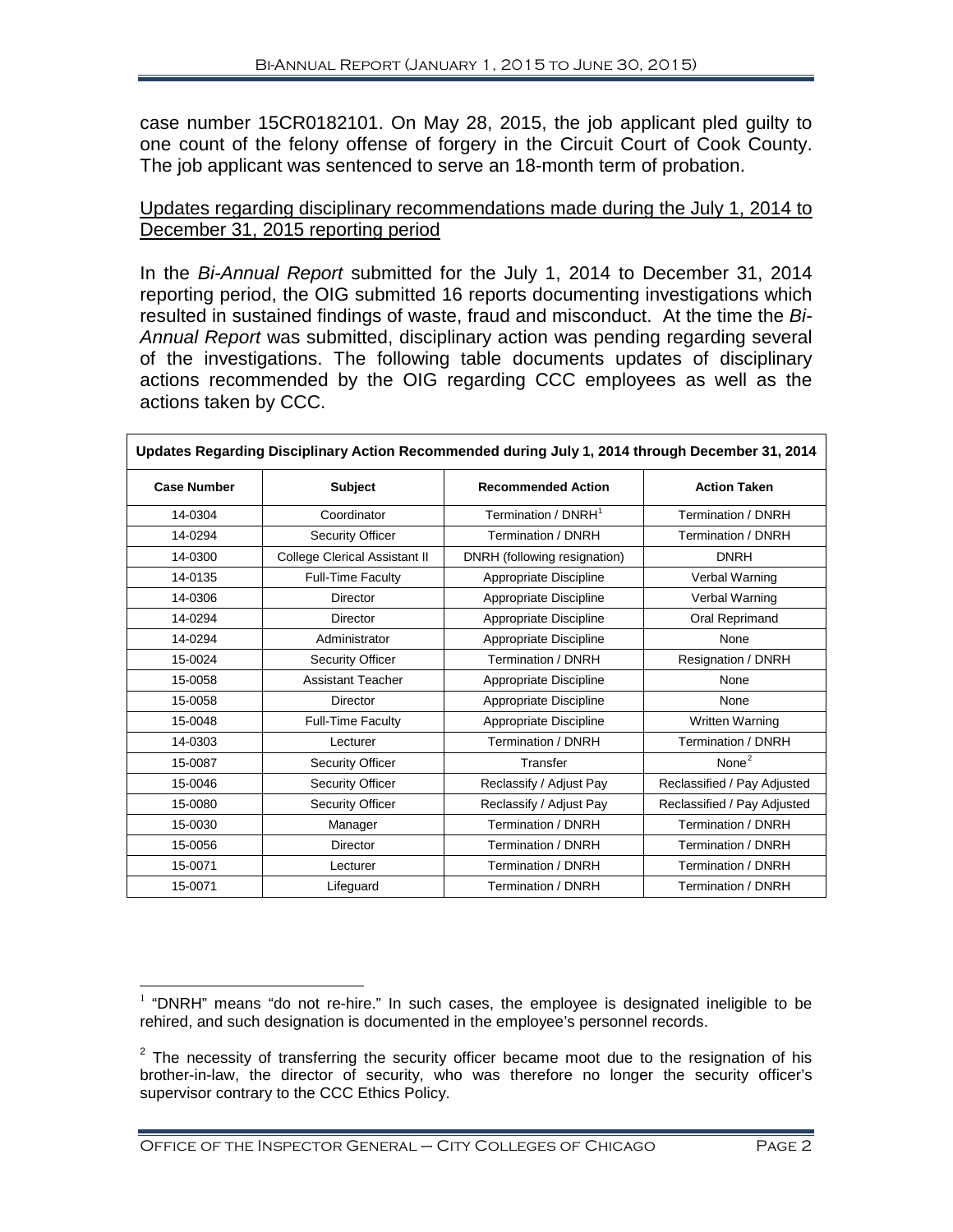#### **Complaints Received**

For the period of January 1, 2015 through June 30, 2015, the OIG received 108 complaints. These 108 complaints included complaints forwarded to the OIG from outside sources as well as investigations (or audits/reviews) initiated based on the OIG's own initiative. $3$  For purposes of comparison to the number of complaints received during the period of January 1, 2015 through June 30, 2015, the following table documents the complaints received by the OIG during previous reporting periods.



The 108 complaints received represent a variety of subject matters. The table to follow documents the subject matters of the complaints received.

<span id="page-4-0"></span> $3$  Under Article II, Section 2.7.2 of the Board Bylaws, the powers and duties of the OIG include: c) To investigate and audit the conduct and performance of the District's officers, employees, members of the Board, agents, and contractors, and the District's functions and programs, either in response to a complaint or on the Inspector General's own initiative, in order to detect and prevent waste, fraud, and abuse within the programs and operations of the District….(emphasis added).  $\overline{\phantom{a}}$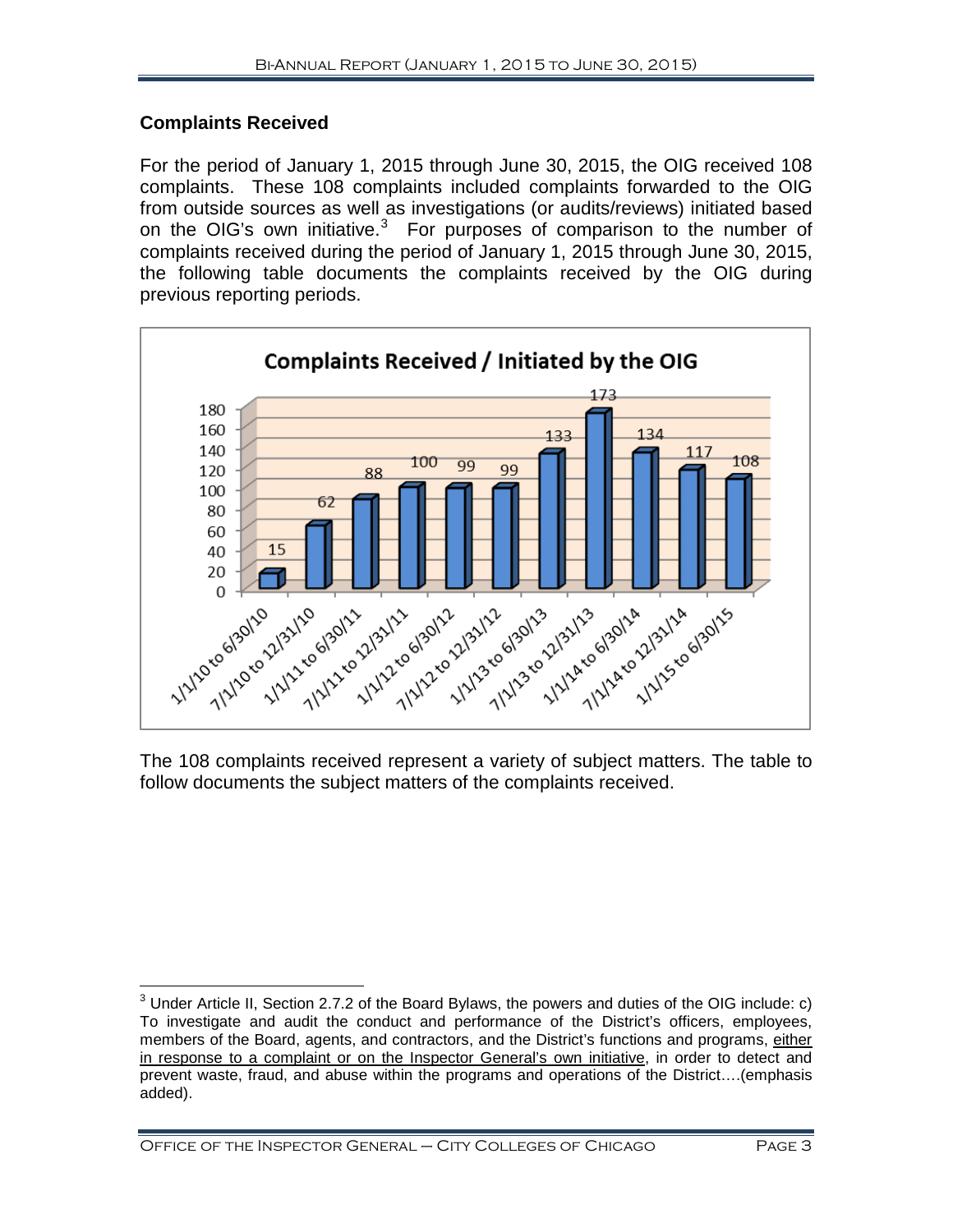| Subject Matter of Complaints Received between January 1, 2015 and June 30, 2015 |               |                      |
|---------------------------------------------------------------------------------|---------------|----------------------|
| <b>Subject Matter (Allegation)</b>                                              | <b>Number</b> | %                    |
| Discourteous treatment                                                          | 3             | 3%                   |
| Retaliation                                                                     | 4             | 4%                   |
| Engaging in conduct in violation of the Illinois Compiled Statutes              | 5             | 5%                   |
| Fraud (including financial aid / tuition)                                       | 5             | 5%                   |
| Fraud in securing employment / Falsification of employment records              | 5             | 5%                   |
| OIG initiated reviews                                                           | 5             | 5%                   |
| Violation of the CCC Ethics Policy                                              | 6             | 6%                   |
| Conduct unbecoming a public employee                                            | 7             | 6%                   |
| Violation of miscellaneous CCC policies                                         |               | 7%                   |
| Inattention to duty                                                             | 9             | 8%                   |
| Sexual or other harassment / Discrimination                                     |               | 10%                  |
| Misappropriation of funds / Theft                                               |               | 11%                  |
| Falsification of attendance records                                             | 13            | 12%                  |
| Residency / Annual Residency Compliance Audit                                   | 15            | 14%                  |
| Totals                                                                          | 108           | $100\%$ <sup>4</sup> |

#### **Status of Complaints**

As reported in the previous *Bi-Annual Report*, as of December 31, 2014, the OIG had 111 complaints that were pending, meaning that the OIG was in the process of conducting investigations regarding these complaints. During the period of January 1, 2015 through June 30, 2015, the OIG closed 131 complaints. These complaints were closed for a variety of reasons, including the following: the complaint was sustained following an investigation and a report was submitted; the complaint was not sustained following an investigation or no policy violation was found; the complaint was referred to the appropriate CCC department or the OIG investigation was deferred to an investigation being conducted by another appropriate CCC department (for example, the CCC Equal Employment Opportunity Office); the complaint was a duplicate of a complaint previously received; and the subject of the complaint retired or resigned from CCC employment prior to or during the course of the investigation. The following chart categorizes the reasons that the OIG closed the 131 complaints during the current reporting period.

<span id="page-5-0"></span> $4$  The total percentage may not equal 100% exactly due to rounding.  $\overline{\phantom{a}}$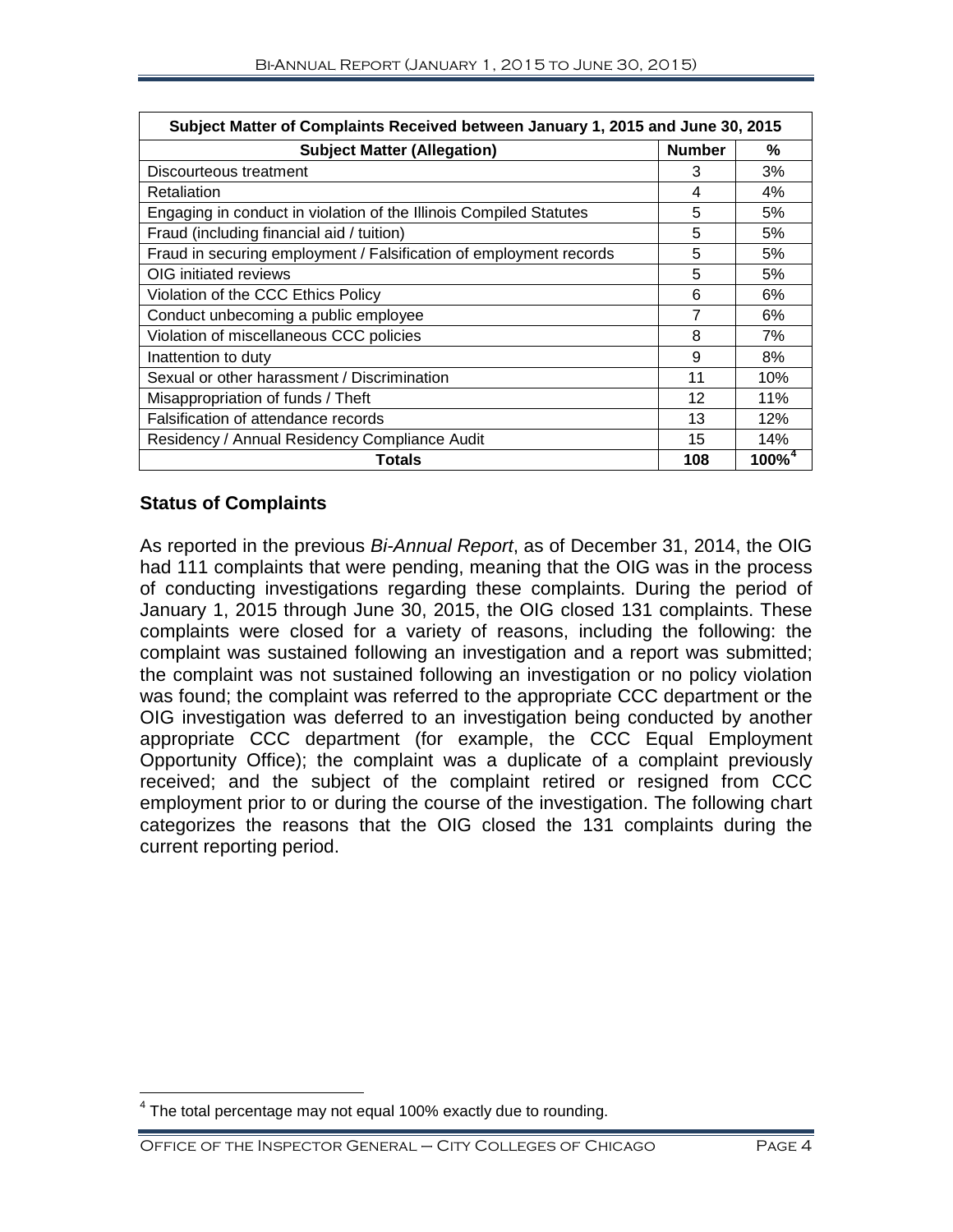| Complaints Closed between January 1, 2015 and June 30, 2015 |               |      |
|-------------------------------------------------------------|---------------|------|
| <b>Reason Closed</b>                                        | <b>Number</b> | %    |
| Sustained                                                   | 17            | 13%  |
| Not Sustained / No Policy Violation                         | 64            | 49%  |
| Referred / Deferred                                         | 26            | 20%  |
| <b>Duplicate Complaint</b>                                  |               | 5%   |
| Employee previously disciplined for same conduct            | 3             | 2%   |
| Subject Inactive                                            | 13            | 10%  |
| Completed Annual Residency Compliance Audit (2015)          |               | 1%   |
| Total                                                       | 131           | 100% |

Regarding the complaints closed during the period of January 1, 2015 to June 30, 2015, the table below documents the number of calendar days between the date that the complaint was received and the date that the complaint was closed as compared to the average number of calendar days between the date that complaints were received and the date that complaints were closed for the complaints closed during the previous reporting period (July 1, 2014 through December 31, 2014). [5](#page-6-0)

|                                     | 7/1/14 to 12/31/14 |                                    | 1/1/15 to 6/30/15 |                                    |
|-------------------------------------|--------------------|------------------------------------|-------------------|------------------------------------|
| <b>Reason Closed</b>                | <b>Number</b>      | Average<br>Days to<br><b>Close</b> | <b>Number</b>     | Average<br>Days to<br><b>Close</b> |
| Sustained                           | 15                 | 130                                | 17                | 220                                |
| Not Sustained / No Policy Violation | 67                 | 369                                | 64                | 245                                |
| Not Sustained with Recommendations  |                    | 29                                 |                   |                                    |
| Referred / Deferred                 | 35                 |                                    | 26                |                                    |
| Other                               | 23                 | 161                                | 24                | 156                                |
| Totals                              | 141                |                                    | 131               |                                    |

As of June 30, 2015, the OIG had 88 pending complaints. Thirty-eight of these 88 pending complaints (43%) were received between January 1, 2015 and June 30, 2015, and 18 of these 88 pending complaints (20%) were received between July 1, 2014 and December 31, 2014.

<span id="page-6-0"></span> $5$  A complaint is considered closed only after the investigative activity of the investigator to whom the complaint was assigned has been reviewed and approved by a Supervising Investigator and the Inspector General. In situations where a complaint is sustained, the complaint is not considered closed until the Investigative Summary documenting the investigation is prepared and submitted pursuant to Section 2.7.3 of the Board Bylaws.  $\overline{a}$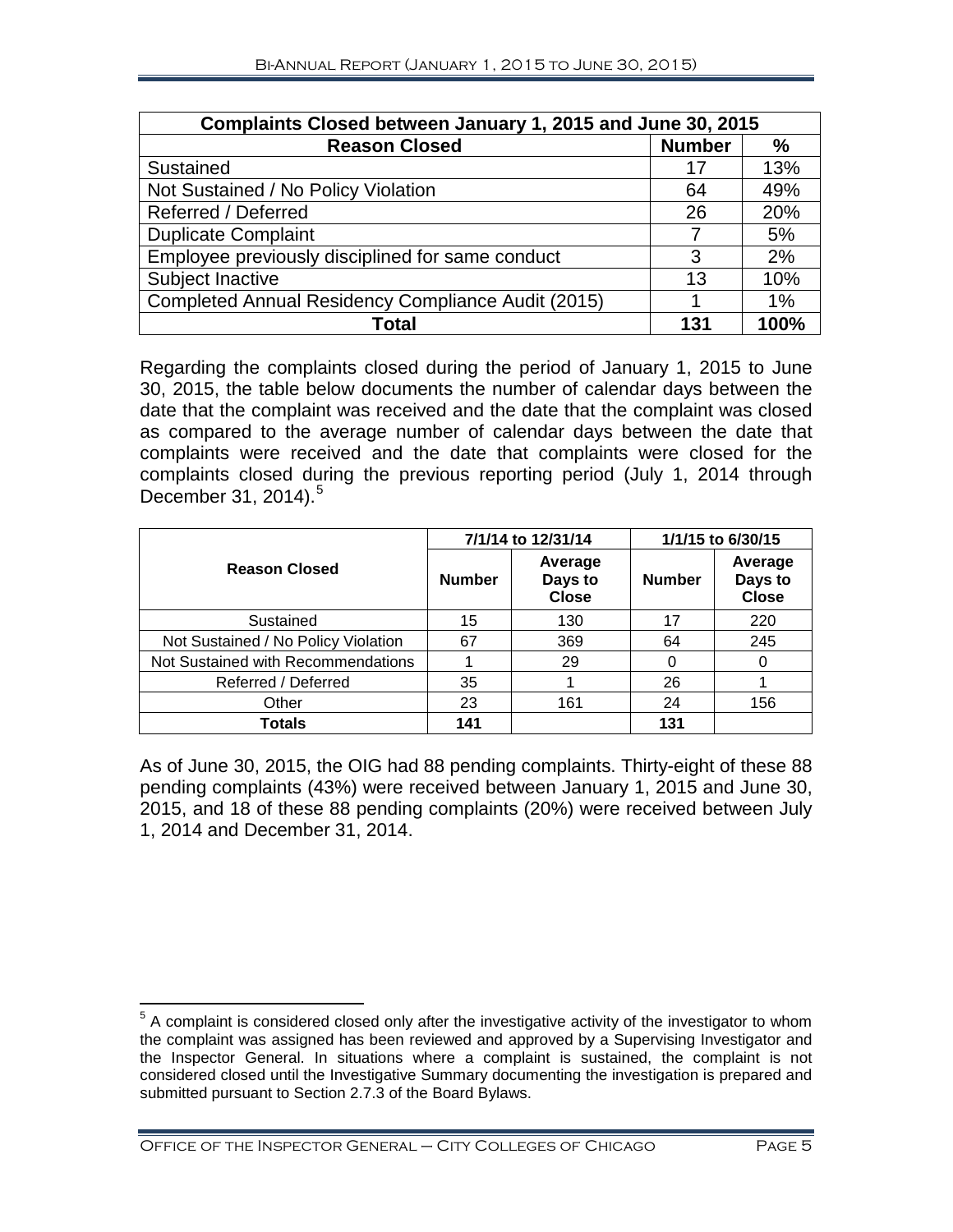#### **OIG Reports Submitted – January 1, 2015 through June 30, 2015**

During the reporting period of January 1, 2015 through June 30, 2015, the OIG submitted 20 reports, known as Investigative Summaries.<sup>[6](#page-7-0)</sup> These 20 reports included the Annual Certification of Residency Audit and 19 Investigative Summaries documenting sustained findings of waste, fraud and/or misconduct.

#### **Annual Certification of Residency Audit** (OIG Case Number 15-0134)

Under the heading *Annual Certification of Residency*, Article 4.6(a) of the Board Policies and Procedures for Management & Government, which sets forth the CCC Residency Policy, provides that on February 1<sup>st</sup> of each year every full-time CCC employee will be required to certify their compliance with the residency policy. The employee's certification shall include an oath or affirmation that the employee is not required to be an actual resident because he/she falls within one of the exceptions to the requirement or that the employee is an actual resident of the City of Chicago. Additionally, Article 4.6(a) provides that "the Inspector General shall conduct an annual audit of the District's compliance with this Policy and shall submit a report of audit findings to the Board no later than the first regularly scheduled public meeting of the Board following July 1<sup>st</sup> of each year."

On February 9, 2015, all full-time employees of CCC were sent an e-mail regarding the need to certify their residency for 2015 by completing the online *Annual Certification of Residency* form. The e-mail was sent to 2,293 full-time employees.

By April 17, 2015, 2,266 of the 2,293 (98.8%) of the active full-time CCC employees responded to the Annual Certification of Residency process, while 100% of the full-time employees who were active and working during the 2015 certification of residency process responded. The table below documents the responses received:

<span id="page-7-0"></span> $6$  Pursuant to Section 2.7.3 of the Board Bylaws, the Inspector General submits reports to the Chancellor, the Board Chairman, and the General Counsel at the conclusion of an investigation with recommendations for disciplinary or other action.  $\overline{a}$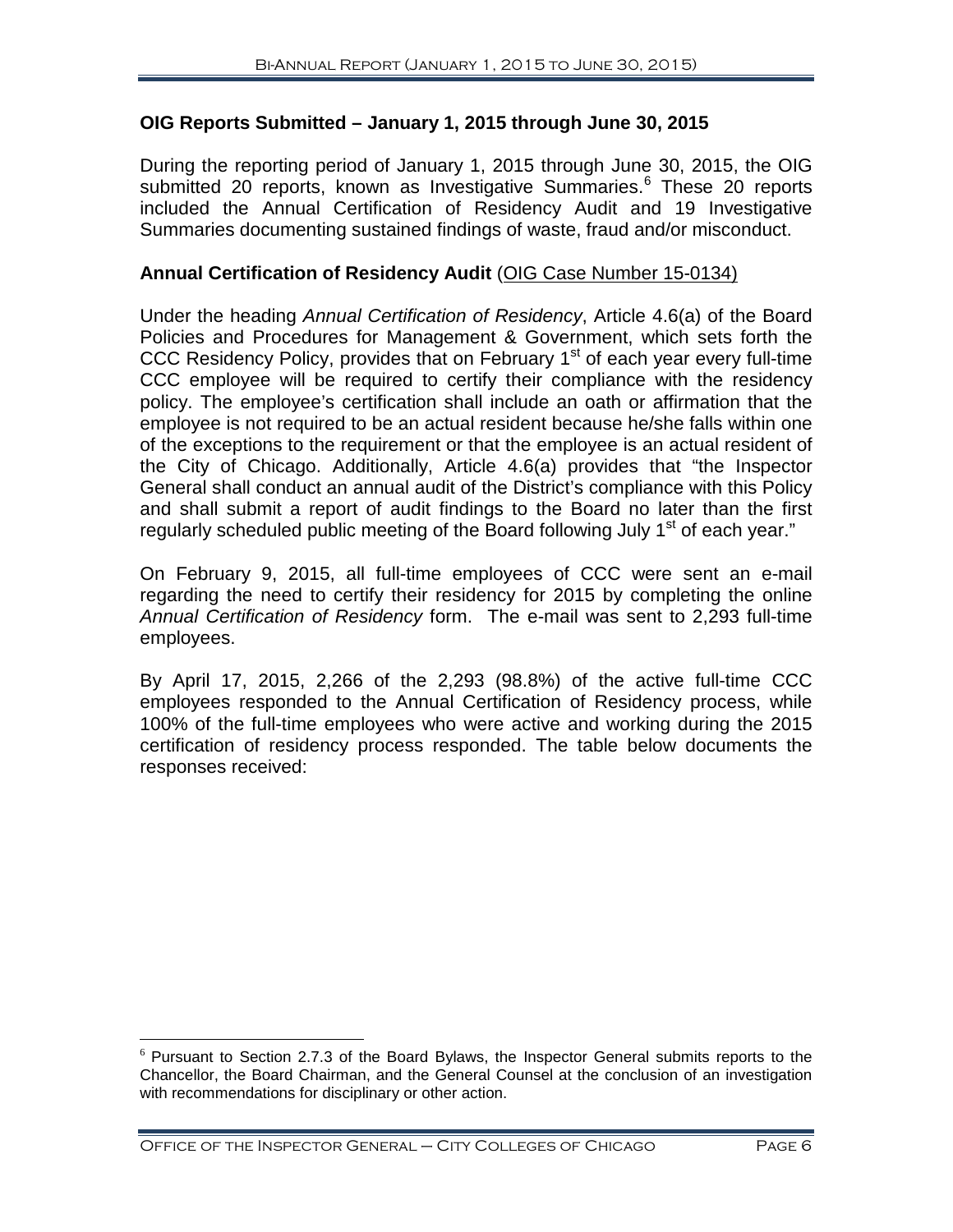| <b>Response</b>                                                                          | <b>Number</b> | %        |
|------------------------------------------------------------------------------------------|---------------|----------|
| No response due to employee being on a leave of absence                                  | 12            | 0.52%    |
| No response due to termination of employee.                                              | 13            | 0.57%    |
| No response - Sabbatical leave                                                           |               | 0.04%    |
| No response - No longer a full-time employee                                             |               | 0.04%    |
| 1. Required to be a resident, with correct address <sup>7</sup>                          | 2194          | 95.68%   |
| 2. Not required to be a resident, with correct address                                   | 14            | 0.61%    |
| 3. Required to be a resident, with incorrect address                                     | 11            | 0.48%    |
| 4. Not required to be a resident, with incorrect address.                                | 0             | $0.00\%$ |
| 5. Required to be a resident, but does not currently live<br>within the City of Chicago. | 47            | 2.05%    |
| Totals                                                                                   | 2.293         | 100%     |

On May 14, 2015, the OIG submitted the results of the 2015 Audit of Compliance with the District's Residency Requirement. The OIG audit revealed the following:

- Regarding the 47 employees who responded that they were required to be residents but did not currently reside within the City of Chicago, the OIG determined the following:
	- o Twenty-six of the employees were employed for less than six months or previously received approved extensions.
	- o Three of the employees submitted a City of Chicago residence in the PeopleSoft system subsequent to submitting their recorded response.
	- o The OIG determined that 18 employees responded that they did not currently reside within the City of Chicago, despite the fact that CCC records indicated a City of Chicago residential address for the employee. The OIG reviewed CCC personnel records and public records. This review revealed that many of these employees appear to reside within the City of Chicago and no doubt checked the wrong box on the Annual Certification of Residency online form.
- Regarding the 14 employees who responded that they were not required to be a resident of the City of Chicago, all 14 of these employees fell within an exception to the residency requirement.
	- o Seven of these 14 employees were hired before July 1, 1977.
	- o Five of these 14 employees were exempt from the CCC Residency Requirement due to side letter agreements.
	- o One of these 14 employees was employed for less than six months.
	- o One of these 14 employees previously received an approved extension.

Based on the analysis conducted during the course of the 2015 Audit of Compliance with the District's Residency Requirement, the OIG initiated five investigations.

<span id="page-8-0"></span> $7$  The blank Certification of Residency form is pre-populated with the employee's address as reflected in the CCC PeopleSoft system.  $\overline{a}$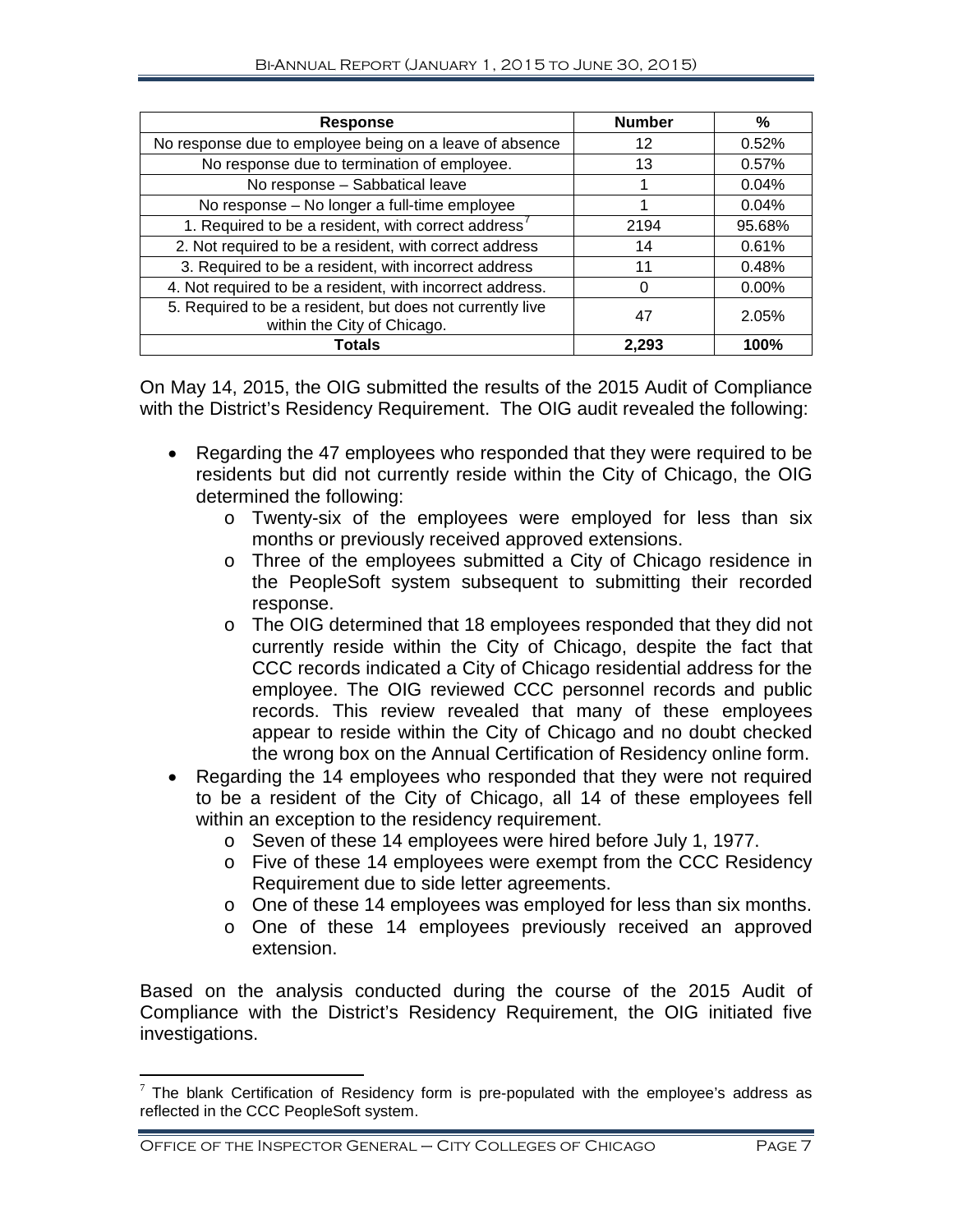#### **Reports Submitted Documenting Sustained Findings of Waste, Fraud and/or Misconduct**

Pursuant to the provisions of Article 2.7.5 of the Board Bylaws, the following are summaries of the OIG investigations for which reports were submitted documenting sustained findings of waste, fraud or misconduct during the period of January 1, 2015 through June 30, 2015.

#### OIG Case Number 15-0098 (Employees A, B, and C)

The OIG was informed by the director of security at a City College that numerous textbooks were reported as stolen from instructors at the City College. The OIG investigation revealed that during the period of July 14, 2014 through January 13, 2015, three employees of the City College sold numerous textbooks, in exchange for cash, to a book store located in the immediate area of the City College. None of these textbooks were owned by these employees. The table to follow summarizes the textbooks sold by these individuals during the period of July 14, 2014 through January 13, 2015:

| Textbook Sales from July 14, 2014 through January 13, 2015 |                       |                      |
|------------------------------------------------------------|-----------------------|----------------------|
| <b>Seller</b>                                              | <b>Textbooks Sold</b> | <b>Cash Received</b> |
| Employee A                                                 | 294                   | \$10,257.00          |
| Employee B                                                 | 49                    | \$1,782.50           |
| Employee C                                                 | 47                    | \$2,040.75           |

Employee A was a college clerical supervisor I. Employee B was a college clerical assistant II. Employee C was a college clerical assistant II.

The above table represents just a fraction of these individuals' illicit textbook sales, as Employee A and Employee C admitted to selling textbooks as far back as 2013, and Employee B recalled selling textbooks to the book store as early as the spring of 2014. Furthermore, all three individuals also sold textbooks to book buyers.

Of the 294 textbooks that Employee A sold, the topics that the textbooks covered included nearly every academic discipline provided at the City College. Particularly popular topics among the textbooks that Employee A sold over this nearly six-month period included humanities & music, applied sciences, business, mathematics & computer information systems, physical sciences, and biological sciences textbooks. Employee B mainly sold textbooks concerned with the academic discipline of the department to which she was assigned. Likewise, Employee C mainly sold textbooks concerned with the academic discipline of the department to which he was assigned.

The OIG investigation documented numerous reports of textbooks reported as missing from instructors' offices. The timing of the disappearance of a significant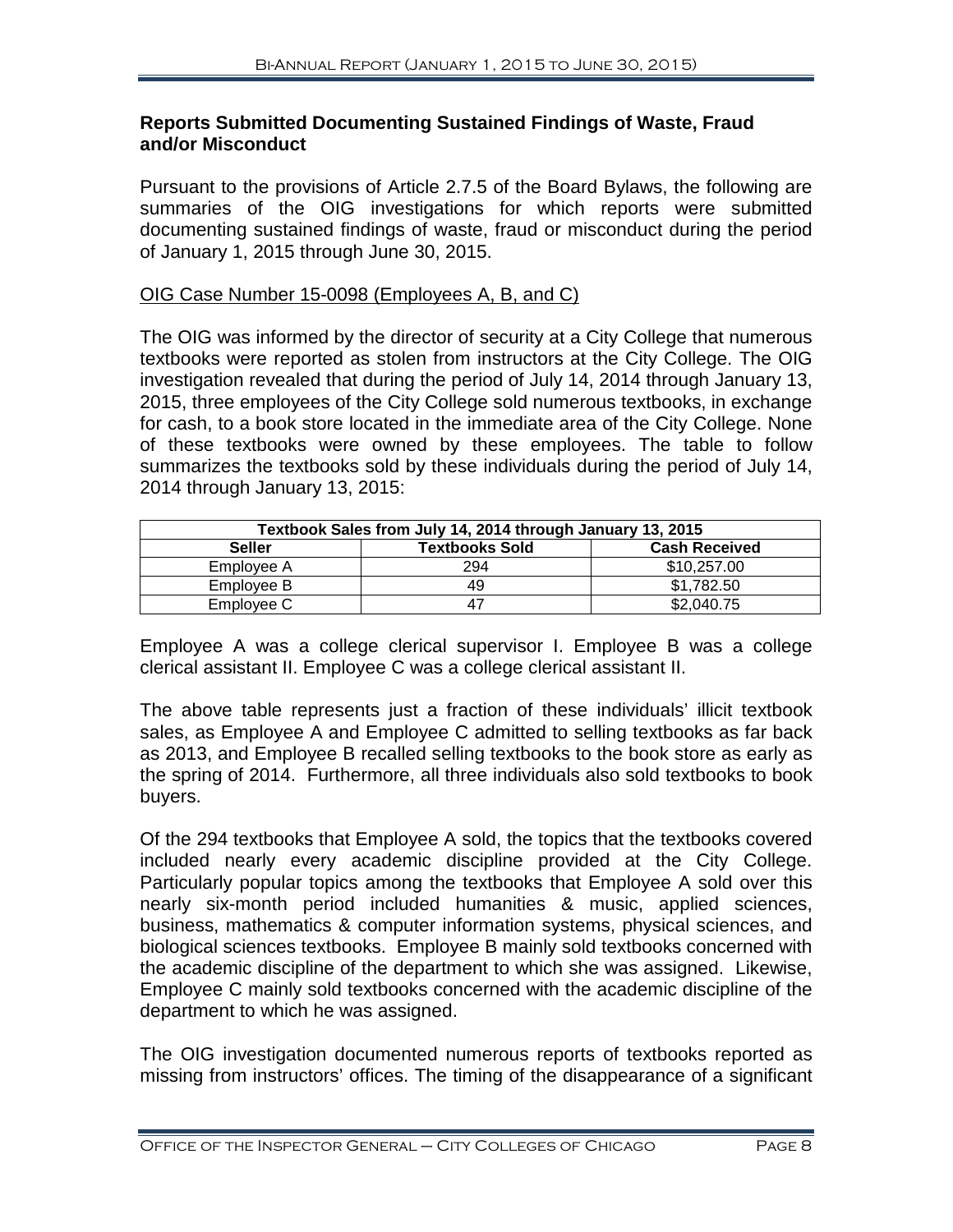number of these textbooks coincided with subsequent sales of the same titles at the book store by Employee A, Employee B, and/or Employee C.

During the course of the investigation, the OIG also searched Employee A's cubicle and a records room used by the department to which Employee A was assigned. These searches revealed textbooks scattered beneath Employee A's desk, and five boxes of textbooks in the records room. Two of the five boxes in the records room were observed in Employee A's cubicle before they were rediscovered in the records room at a later date.

During the course of the investigation, the OIG marked numerous textbooks in the library of desk copies utilized by the department to which Employee B was assigned. This library of textbooks is intended to be used by instructors assigned to that department. Fourteen of these marked textbooks were subsequently recovered from amongst the textbooks that Employee A and Employee B sold to the book store.

The OIG investigation further revealed that Employee B ordered textbooks for the library of desk copies for the department to which she was assigned. Almost immediately upon receiving such textbooks, Employee B and Employee A sold a significant portion of these textbooks to the book store.

The OIG investigation revealed that Employee C sold the textbooks to the book store under a self-admitted alias. Employee C claimed that he was either given the textbooks that he sold or that he only sold textbooks that were not used by the department. However, only three people were in charge of the department textbooks during the timeframe that Employee C worked in the department: a former department chairperson, the current department chairperson, and a coordinator. Of these three individuals, the coordinator only gave Employee C one textbook, and the former department chairperson lent Employee C two outdated textbooks. However, an analysis of Employee C's sales history to the book store during the nearly six-month period reveals that Employee C sold 47 textbooks to the store. Most of these textbooks were textbooks currently used by the department to which he was assigned, and on some occasions, he sold more than one of these titles.

Moreover, of the 47 textbooks sold, Employee C had another CCC employee sell eight of the textbooks to the book store. However, employee C ultimately received and kept all of the money received from the sales of these eight textbooks.

The OIG investigation also revealed that on many occasions, the three employees sold the textbooks to the book store while they were clocked in as working at the City College. Specifically, Employee A sold books at the book store on 61 occasions when he was clocked in as working. Employee B sold books at the book store on six occasions when she was clocked in as working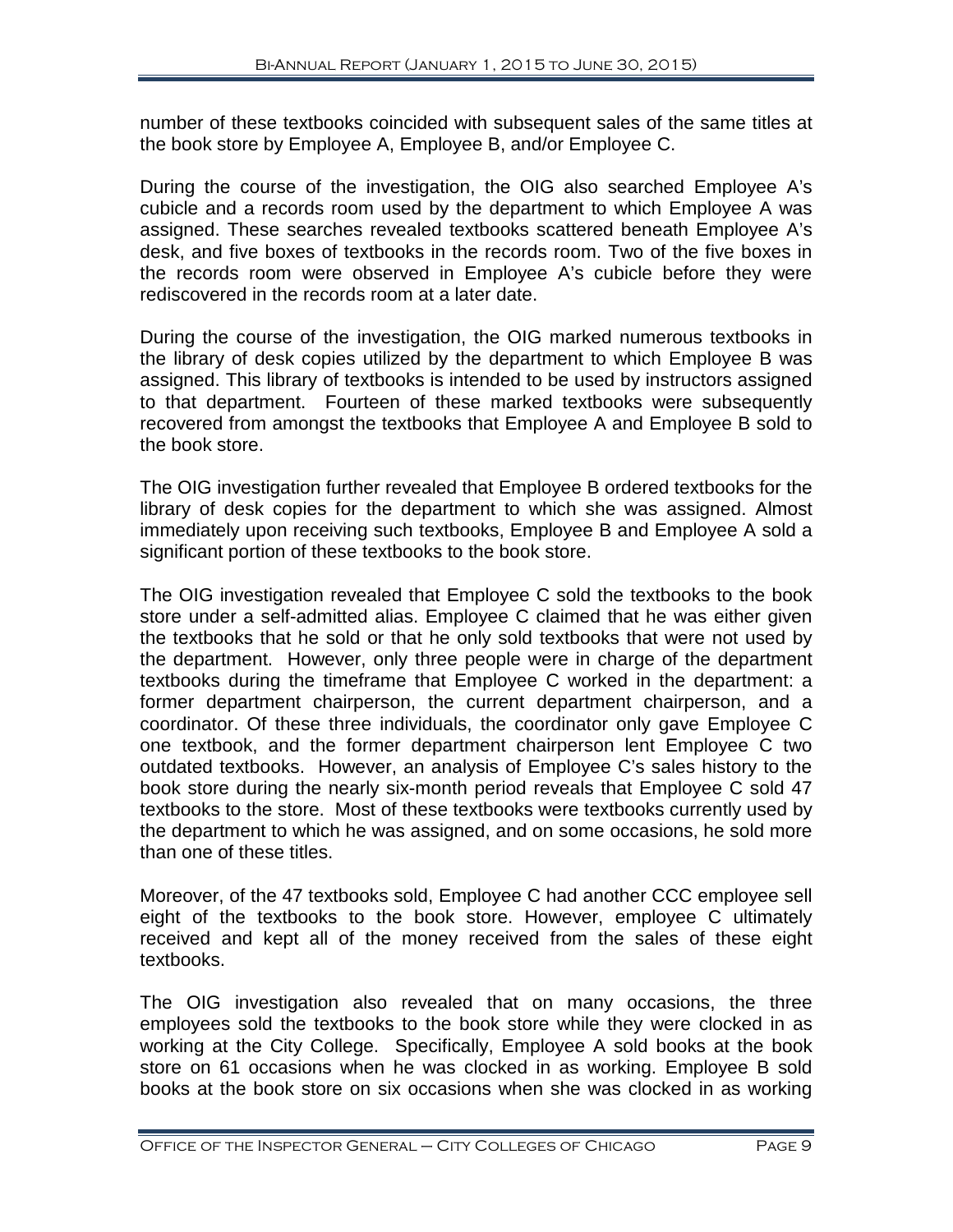and on one occasion when using sick time. Employee C sold books at the book store on six occasions when he was clocked in as working and on two occasions when using sick time.

In sum, Employee A, Employee B, and Employee C violated, oftentimes on numerous occasions, Section IV, Paragraphs 2, 7, 15, 19, 38, and 50 of the CCC District-Wide Employee Manual. Additionally, Employee B also violated Section IV, Paragraph 13 of the CCC District-Wide Employee Manual, and Employee C also violated Section IV, Paragraphs 8 and 13 of the CCC District-Wide Employee Manual.

Prior to the date that the OIG submitted its findings regarding this investigation but after each employee was interviewed by the OIG, all three employees resigned from their positions with CCC, and all three employees were designated ineligible to be re-hired. Based on the fact that all three employees resigned from their positions with CCC, and all were designated ineligible to be re-hired, the OIG made no additional recommendations regarding these individuals.

The OIG submitted the results of this investigation to the Cook County State's Attorney's Office for review for possible criminal prosecution.

#### OIG Case Number 15-0098 (Employees D and E)

During the course of the investigation into numerous textbook thefts at a City College, as previously documented in this Bi-Annual Report under OIG Case Number 15-0098 (Employees A, B and C), the OIG became aware of suspicious activities regarding textbooks by a college clerical assistant II assigned to a different City College ("Employee D"), and a college storekeeper also assigned to that City College ("Employee E").

The OIG investigation revealed that in 2010, Employee D, while a CCC employee, was convicted of retail theft for attempting to steal merchandise from a Best Buy. Because she was convicted of retail theft, Employee D violated Section IV(15) of the CCC District-Wide Employee Manual. Furthermore, because she failed to report her conviction to anyone at CCC, Employee D violated Section III of the CCC District-Wide Employee Manual.

The OIG investigation further revealed that Employee D, in conjunction with Employee E, engaged in countless instances of wrongdoing regarding her textbook selling activities. Primarily, but not exclusively, Employee D and Employee E fraudulently obtained the textbooks by placing orders for desk copies from a publisher. Oftentimes when doing so, the duo utilized others' accounts with the publisher, usually by misrepresenting themselves to be former CCC employees. Employee E, using the access that his CCC position gave him, then provided these textbook deliveries to Employee D, who sold these textbooks on behalf of herself and Employee E. Usually Employee D sold these textbooks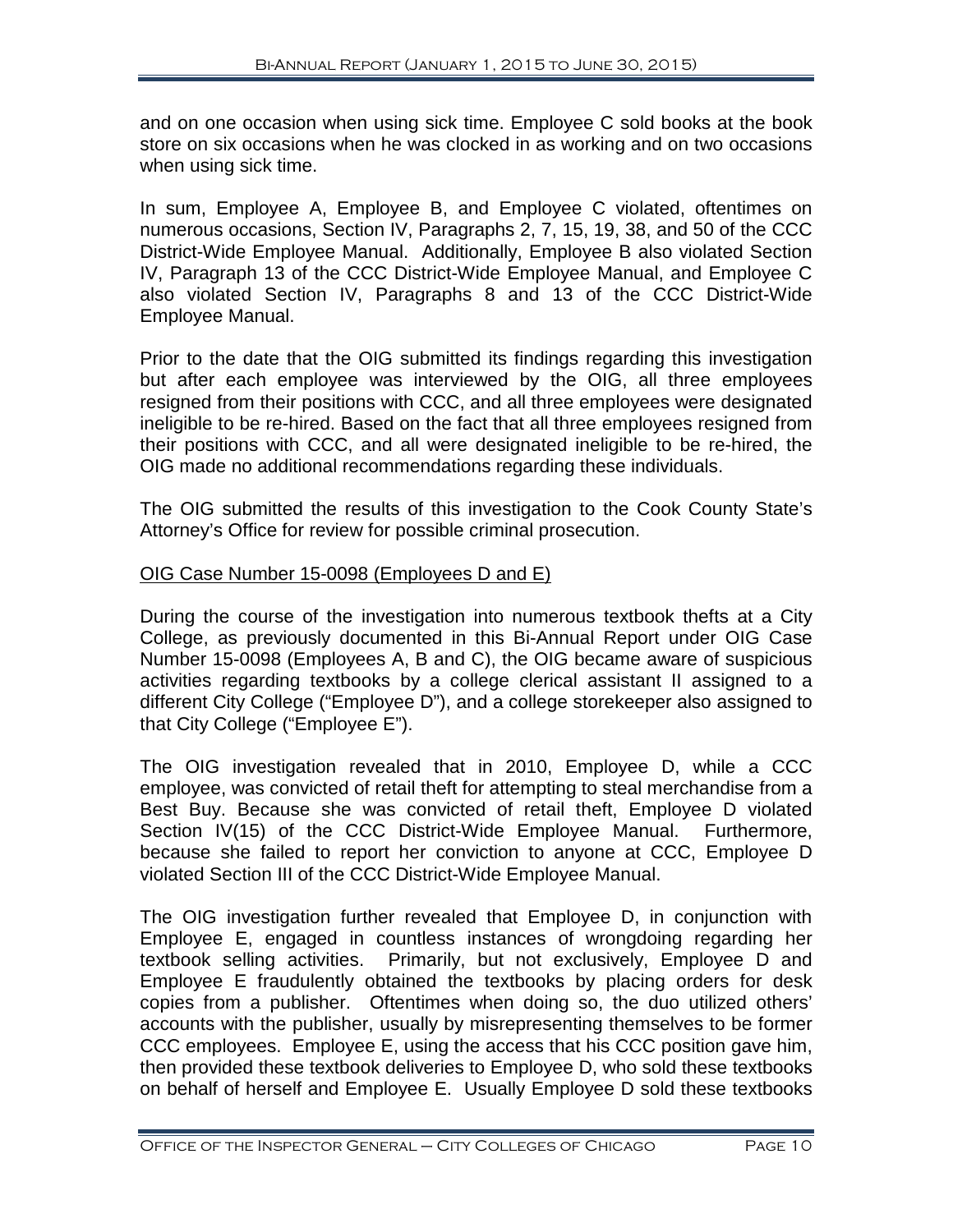to a book store located in the Loop, but she also sold textbooks to an online book store and to book buyers who visited the City College. At the Loop book store alone, these activities resulted in at least \$15,088.00 of sales. In addition to the textbooks that Employee D and Employee E ordered, Employee E provided Employee D with textbooks from deliveries that were intended for other recipients at the City College.

Furthermore, during his interview with the OIG regarding these activities, Employee E made at least three false statements. These false statements constituted three violations of Section IV(8) of the CCC Employee Manual.

Moreover, Employee D conducted at least 23 sales transactions at the Loop<br>book store while she was clocked in as working. By conducting these book store while she was clocked in as working. transactions, Employee D: a) falsified her attendance records; b) left her City College without proper authorization; c) falsely represented to her superior the quality and/or quantity of work she performed; and d) was inattentive to her duties. Additionally, Employee D conducted at least four sales transactions at the Loop book store while utilizing sick leave. By conducting these transactions while utilizing sick leave, Employee D used sick leave in an unauthorized manner, in violation of Section IV(13) of the CCC District-Wide Employee Manual.

In sum, Employee D violated, oftentimes on numerous occasions, Section IV, Paragraphs 2, 7, 11, 13, 15, 21, 38, and 50 of the CCC District-Wide Employee Manual and the "Criminal History Verification and Post-Employment Convictions" provision of Section III of the CCC District-Wide Employee Manual. Likewise, Employee E violated, oftentimes on numerous occasions, Section IV, Paragraphs 8, 15, 21, 48, and 50 of the CCC District-Wide Employee Manual.

Prior to the date that the OIG submitted its findings regarding this investigation but after both employees were interviewed by the OIG, both employees resigned from their positions with CCC, and both employees were designated ineligible to be re-hired. Based on the fact that both employees resigned from their positions with CCC, and all were designated ineligible to be re-hired, the OIG made no additional recommendations regarding these individuals.

The OIG submitted the results of this investigation to the Cook County State's Attorney's Office for review for possible criminal prosecution.

#### OIG Case Number 15-0106

The OIG received a complaint that a full-time faculty member assigned to a City College was also working full-time for a local hospital. The OIG investigation revealed that on numerous occasions during the Fall 2014 term, the faculty member was on duty with and being paid by the local hospital at the same time that he was to conduct scheduled clinical classes at the hospital or to perform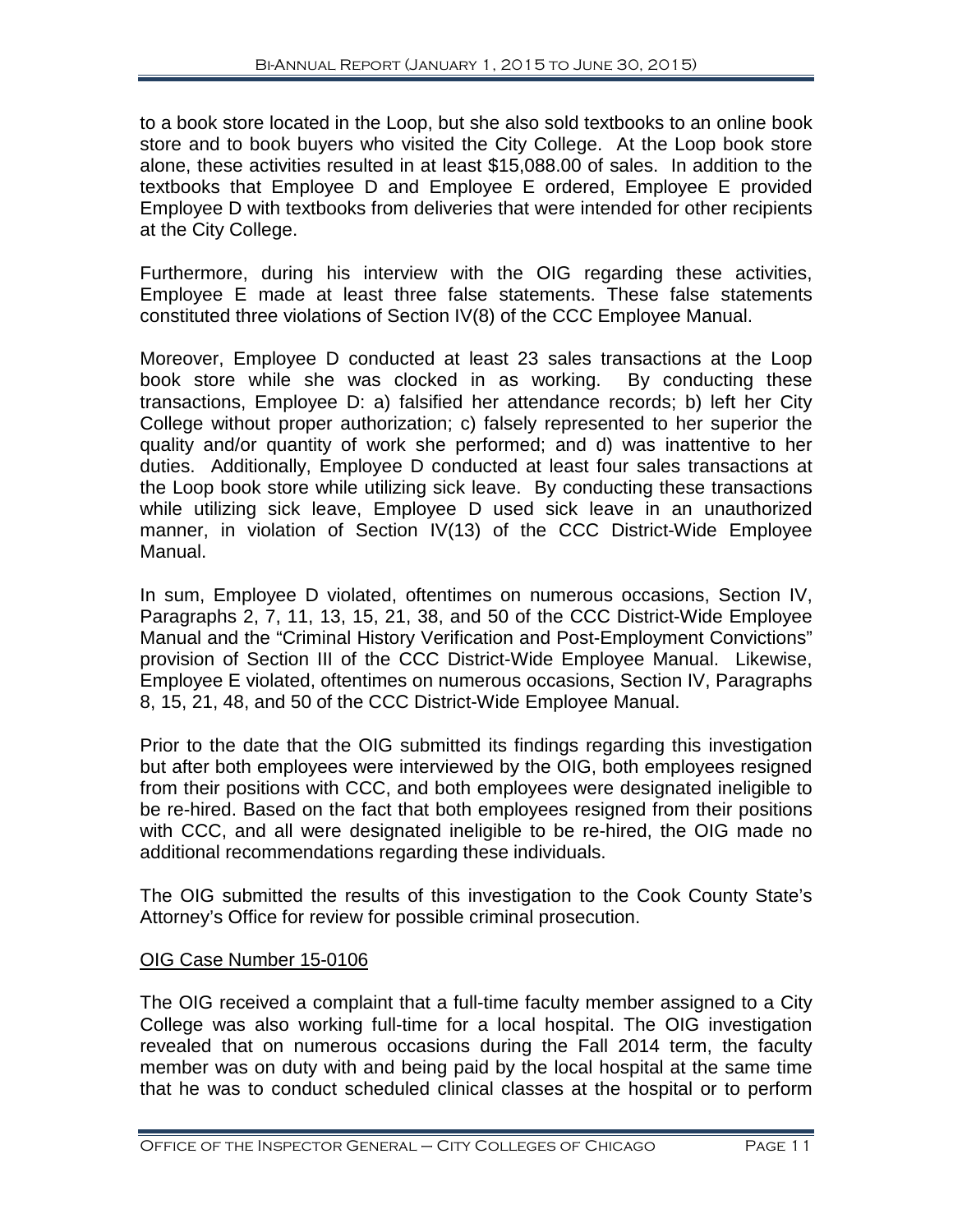scheduled office hours at a CCC facility on behalf of CCC. More specifically, the OIG investigation revealed the following:

- On 14 days, the faculty member's scheduled class times overlapped with the hours that the faculty member worked at the hospital. The amount of overlapping time on these 14 days averaged 7.76 hours per instance and totaled more than 108 hours.
- On 11 days, the faculty member's scheduled office hours overlapped with the hours that he worked at the hospital. The amount of overlapping time on these 11 days averaged about 45 minutes per instance and totaled more than eight hours.
- The sum of the faculty member's scheduled class times and the faculty member's scheduled office hours which overlapped with the hours that the faculty member worked at the hospital exceeded 117 hours.
- At the faculty member's rate of pay for the 2014 Fall term, the value of the time that the faculty member was paid by both CCC and the hospital for the same hours was more than \$11,800.00.

The above actions by the faculty member violated Section IV, Paragraphs 7, 11, 12, 42, and 50 of the CCC District-Wide Employee Manual, as well as the outside employment provisions of Section III of the CCC District-Wide Employee Manual.

Moreover, the OIG investigation revealed that during the Fall 2014 term, if not longer, the faculty member was a full-time employee of the hospital as well as a full-time faculty member with CCC. As such, the faculty member violated the outside employment provision of Article VIII of the Agreement between the Board of Trustees of Community College District No. 508 and the Cook County College Teachers Union, Local 1600, which prohibits persons in a full-time position with CCC from continuing, or at a future date accepting, a concurrent full-time position or positions equal to a full-time position with any other employer or employers while teaching full-time with the City Colleges of Chicago.

Additionally, during an interview with the OIG, the faculty member made several false statements. As such, the faculty member violated Section IV(8) of the CCC District-Wide Employee Manual.

Based on the investigation, the OIG recommended that the faculty member be terminated, be designated ineligible to be re-hired and that his personnel records reflect this designation.

Lastly, based on the findings in this investigation, the findings in a simultaneously submitted investigation (See OIG Case Number 15-0104 below), and previous investigations documenting similar time and attendance issues regarding CCC faculty members who teach off-campus clinical classes, the OIG recommended that CCC develops and implements a policy prohibiting faculty members from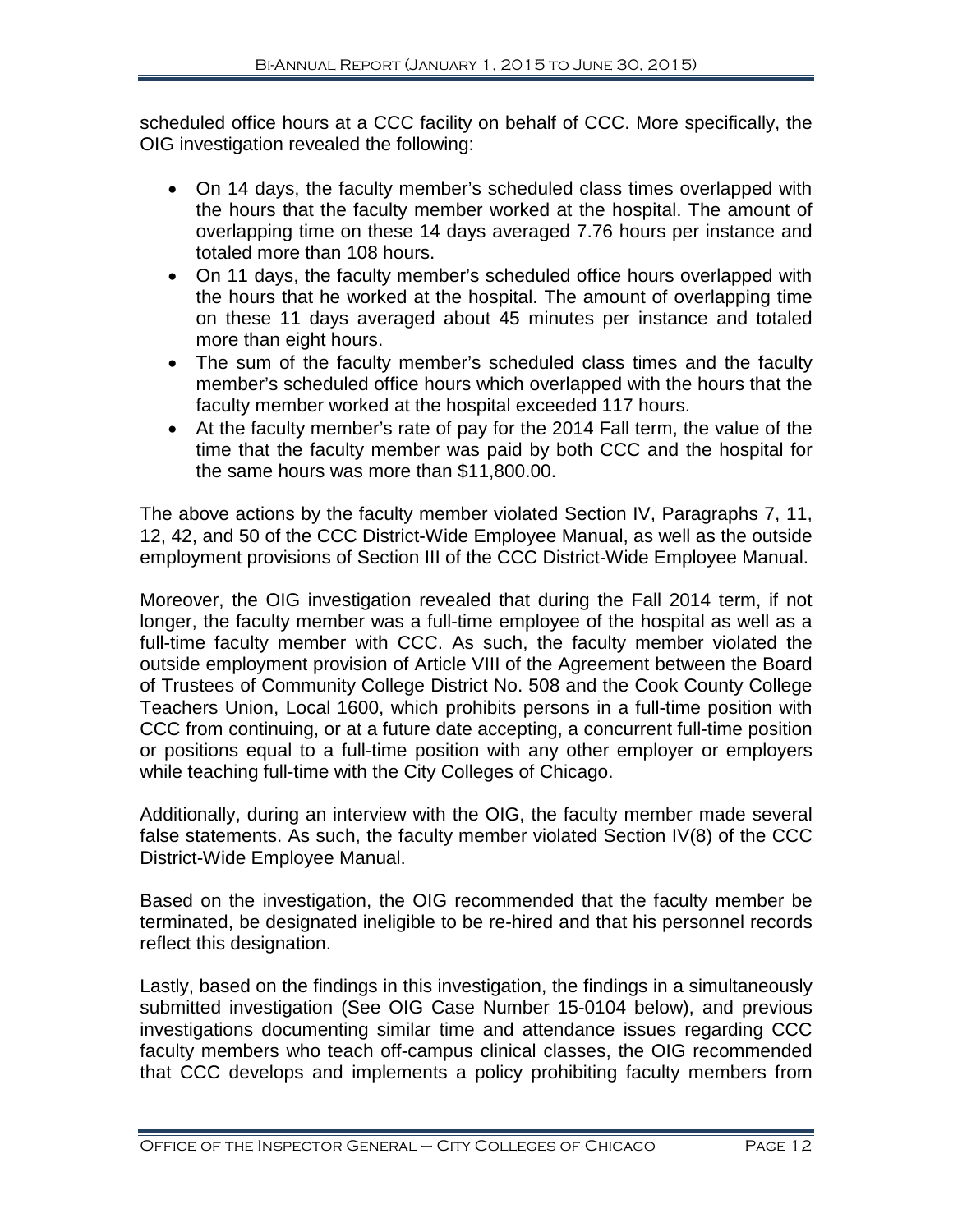teaching off-campus clinical classes at any facility at which the faculty member is also engaged as an employee.

As of the date of this report, the disciplinary process regarding the faculty member is pending.

#### OIG Case Number 15-0104

The OIG received a complaint that a full-time faculty member assigned to a City College, while teaching clinical classes at a local hospital, was not working all of the hours to which she was assigned. The OIG investigation revealed that during the Fall 2014 term, the faculty member was assigned to teach classes at another City College, including a clinical class at a local hospital. $8$  During the Fall 2014 term, the faculty member only taught the Saturday clinical class from the beginning of the term (August 25, 2014) until September 16, 2014, when she went on a leave of absence.

The OIG investigation revealed that on at least two of the three instances when the Saturday class was scheduled to meet, the faculty member was on duty with and being paid by the hospital at the same time that she was to conduct the scheduled clinical class. The OIG investigation also revealed that on one or more occasions, the faculty member was on duty with and being paid by the hospital at the same time that she was to perform scheduled office hours for her CCC students. The extent of the overlap between the faculty member's office hours and her hospital work hours was difficult to quantify due to the uncertainty of her exact office hour schedule.

The above actions by the faculty member violated Section IV, Paragraphs 7, 11, 12, 42, and 50 of the CCC District-Wide Employee Manual, as well as the outside employment provisions of Section III of the CCC District-Wide Employee Manual.

Moreover, the OIG investigation revealed that during the Fall 2014 term, and since April 2009, the faculty member was a full-time employee of the hospital as well as a full-time faculty member with CCC. As such, the faculty member violated the outside employment provisions of Article VIII of the Agreement between the Board of Trustees of Community College District No. 508 and the Cook County College Teachers Union, Local 1600.

Prior to a scheduled interview with the OIG, the faculty member resigned from her position with CCC. As such and based on the OIG investigation, the OIG recommended that the faculty member be designated ineligible to be re-hired and that her personnel records reflect this designation. Subsequently, the faculty member was designated ineligible to be re-hired.

 $\overline{\phantom{a}}$ 

<span id="page-14-0"></span> $8$  It should be noted that the local hospital noted in the summaries for OIG Case Numbers 15-0104 and 15-0106 was the same hospital.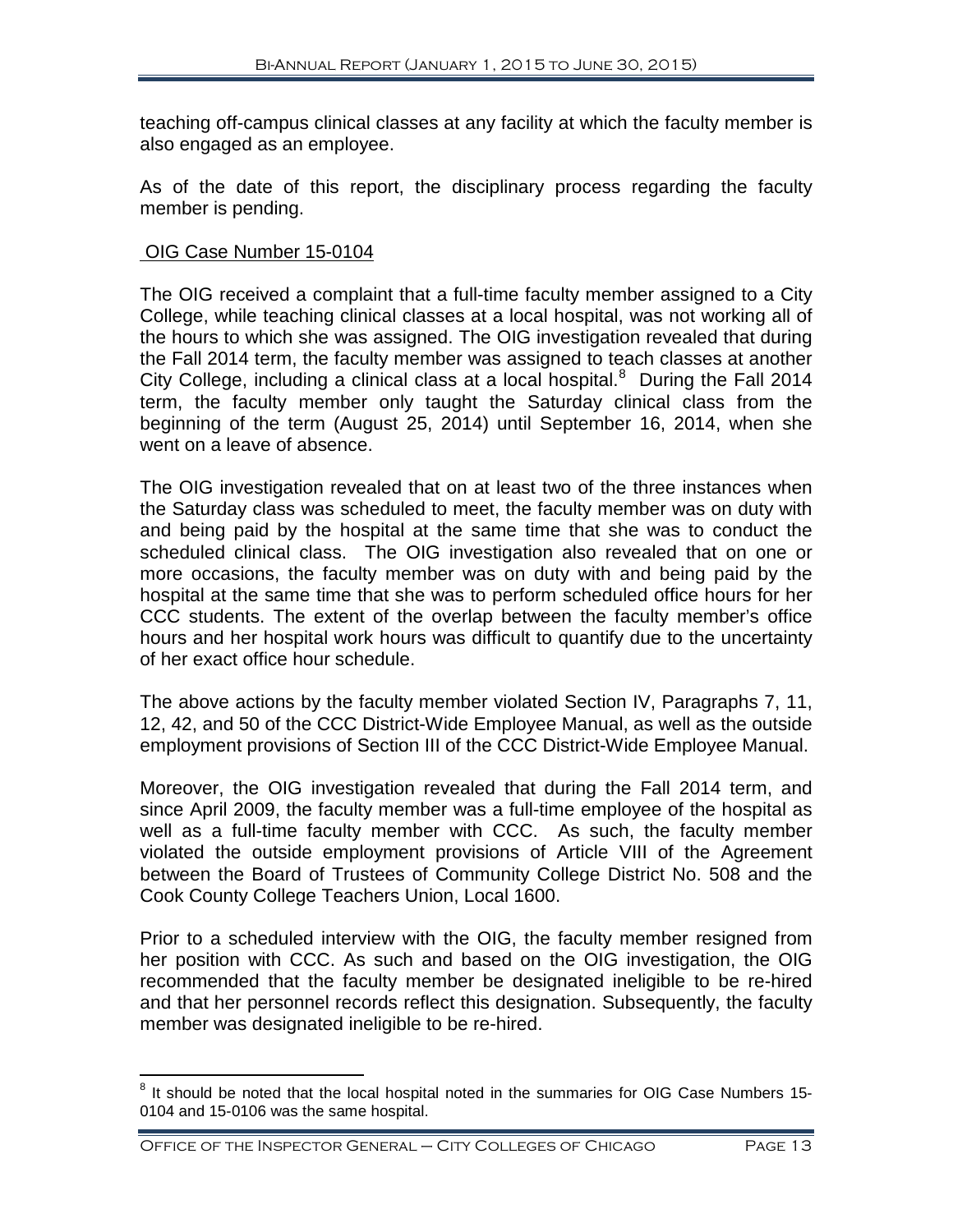#### OIG Case Number 15-0089

The OIG received a complaint that a lecturer assigned to a City College, who also taught at various other City Colleges, misrepresented himself as a PhD. The OIG investigation revealed during the Fall 2014 term, the lecturer taught a class at a City College despite not having the required credentials, that is he lacked a bachelor's degree - a credential which was required to teach that class under the CCC Credential Guidelines. Moreover, the OIG investigation revealed that during the hiring process at one of the City Colleges at which the lecturer taught, the lecturer misrepresented that he obtained a Doctor of Science degree, when in fact his Doctor of Science degree was from Belford University, a known unaccredited diploma mill. Likewise, the lecturer misrepresented himself as "Dr." on his syllabus for his class at a City College. The lecturer's actions violated Section IV, Paragraphs 9 and 15 of the CCC District-Wide Employee Manual.

Based on the investigation, the OIG recommended that the lecturer be terminated, that he be designated ineligible to be re-hired, and that his personnel records reflect this designation.

The lecturer was terminated, and he was designated ineligible to be re-hired.

#### OIG Case Number 15-0010

The OIG received a complaint that a current full-time faculty member approved his own special assignments when he was the human resources administrator at a City College. The OIG investigation revealed that the full-time faculty member was overpaid between \$2,475.00 and \$2,915.00 for teaching a module of a program at the City College, contrary to the terms of a grant renewal agreement. The OIG investigation revealed that during the Summer 2013 term, the faculty member taught one module and one clinical, and he co-taught a second module. The faculty member was paid \$3,850.00 for co-teaching the second module during the cohort, which was \$2,475.00 more than the approximate amount of \$1,375.00 that the program's grant renewal agreement provided should be paid to someone who teaches a second module during a cohort. Moreover, the faculty member may have received an overpayment of as much as \$2,915.00 for co-teaching the second module during the Summer 2013 term, based on an analysis of the hours of work for which the faculty member was paid for coteaching this module which revealed that the faculty member's payment for coteaching this module was based on 53 hours of work that he never did or for which he was already paid via his payment for teaching the other module that he taught during the cohort.

The OIG investigation further revealed that while acting as the City College's human resources administrator, the faculty member signed off on his own Lectureship Assignment forms for his lectureship duties in numerous cohorts for the program. By doing so, the faculty member approved payments to himself.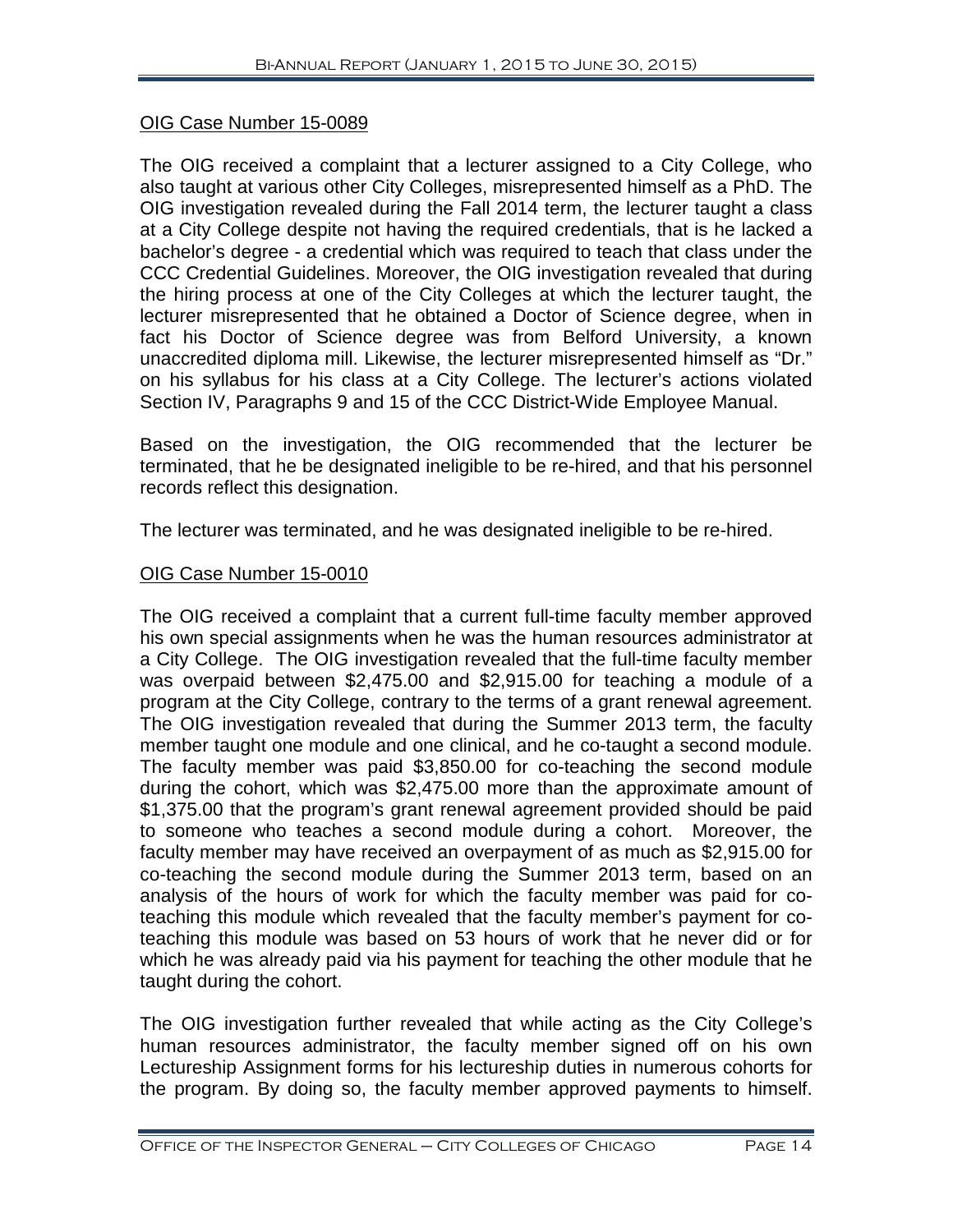Included within these Lectureship Assignment forms that the faculty member approved was the Lectureship Assignment form that resulted in him being paid at least \$2,475.00 more than he should have received for co-teaching a second module during the Summer 2013 term. In reviewing and approving the Lectureship Assignment form that caused him to be overpaid, the faculty member was incompetent in his duties as a human resources administrator, in violation of Section IV(39) of the CCC District-Wide Employee Manual. Likewise, by approving his own lectureship assignments, the faculty member participated in the making of decisions in which he had a special interest, in violation of the CCC Ethics Policy, specifically Section 5.2.10(1) of the Board Policies and Procedures for Management & Government, which, in turn, is a violation of Section IV(44) of the CCC District Wide-Employee Manual.

Based on this investigation, the OIG recommended that CCC takes appropriate disciplinary action against the faculty member. The OIG further recommended that CCC uses all legal and fiscally responsible remedies to recoup between \$2,475.00 and \$2,915.00 from the faculty member.

In a letter to the vice chancellor of finance, the Chancellor, in pertinent part, responded to the OIG's recommendations as follows:

Inasmuch as the language in the grant renewal agreement is somewhat confusing regarding the rate of pay, and I believe that sustaining a disciplinary charge would be difficult, I do not believe that we should pursue discipline in this matter. I do believe, however, that we should attempt to recoup the overpayment from (the faculty member), and I am directing you to take whatever steps are necessary to accomplish that.

#### OIG Case Number 15-0100

The OIG received a complaint that on a specific day, a college lab assistant I assigned to a City College was observed viewing a "pornographic video" on his CCC-issued desktop computer. The OIG investigation revealed that on various occasions during a one-week period, as well as on various other unspecified occasions, the college lab assistant utilized his CCC-issued desktop computer to retrieve sexually explicit materials. The college lab assistant's use of his CCCissued desktop computer to access sexually explicit images violated the Policies and Guidelines Governing the Use of Computing and Technology Resources of the City Colleges of Chicago, which in turn is a violation of Section III of the CCC District-Wide Employee Manual.

Based on the investigation, the OIG recommended that the college lab assistant be terminated, be designated ineligible to be re-hired and that his personnel records reflect this designation.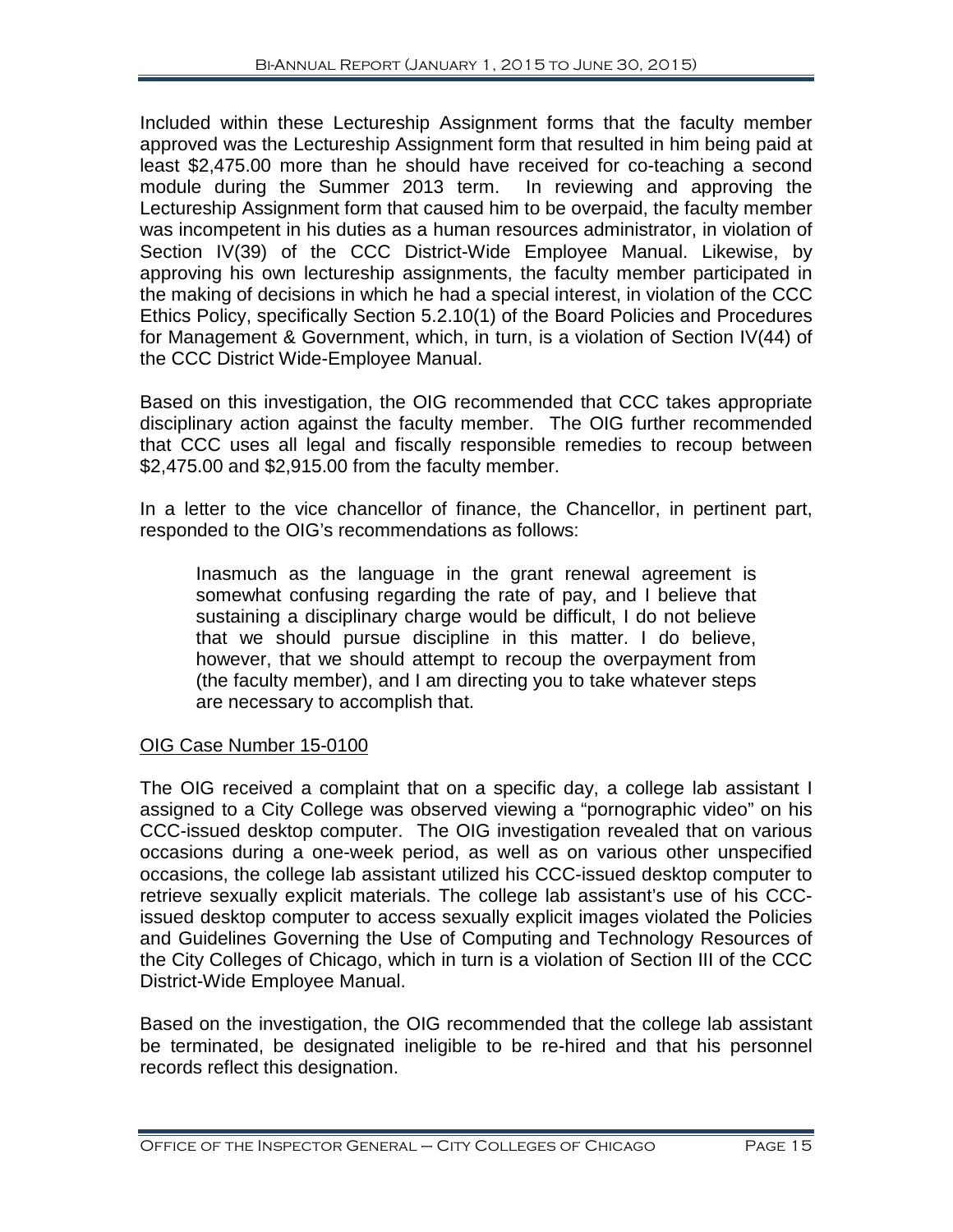Following the disciplinary process, the Board of Trustees approved the termination of the college lab assistant, and he was designated ineligible to be re-hired.

#### OIG Case Number 15-0108

The OIG received a complaint that a CCC-owned laptop computer, which was assigned to the Disability Access Center of a City College, was found to be missing since the latter part of November 2014. The OIG investigation revealed that in the latter part of November 2014, a part-time note taker removed the CCC-owned laptop computer from the City College without authority and failed to return the laptop computer. The OIG investigation further revealed that the note taker did not sign out the laptop, and the note taker denied knowing of the whereabouts of the laptop when asked by the director of the Disability Access Center. Numerous electronic pings to the laptop revealed that the laptop was being used at a local university during the period of November 21, 2014 through January 17, 2015.

The OIG investigation further revealed that the note taker is a student at the university. Moreover, CCC PeopleSoft system records reflect the note taker's address as the address of a residence hall at the university.

The laptop was ultimately recovered by the OIG, after the note taker brought the laptop to the university's information technology department and requested that they examine the laptop because it was not working. The university's information technology department was aware that the OIG was investigating the disappearance of the laptop. Moreover, the CCC asset tag assigned to the missing laptop was still on the laptop.

Following an interview with the OIG during which the note taker admitted taking and not returning the laptop computer, the note taker was arrested by the Chicago Police Department. The note taker was charged with the criminal offense of theft. Subsequently, the note taker appeared in the Circuit Court of Cook County. After the note taker paid \$800.00 in restitution to CCC, the charges against the note taker were dismissed.

The actions of the note taker violated Section IV, Paragraphs 15, 19, 44, and 50 of the CCC District-Wide Employee Manual as well as Article 5.2.7 of the CCC Ethics Policy.

Based on the investigation, the OIG recommended that the note taker be terminated, that she be designated ineligible to be re-hired, and that her personnel records reflect this designation.

The note taker was terminated, and she was designated as ineligible to be rehired.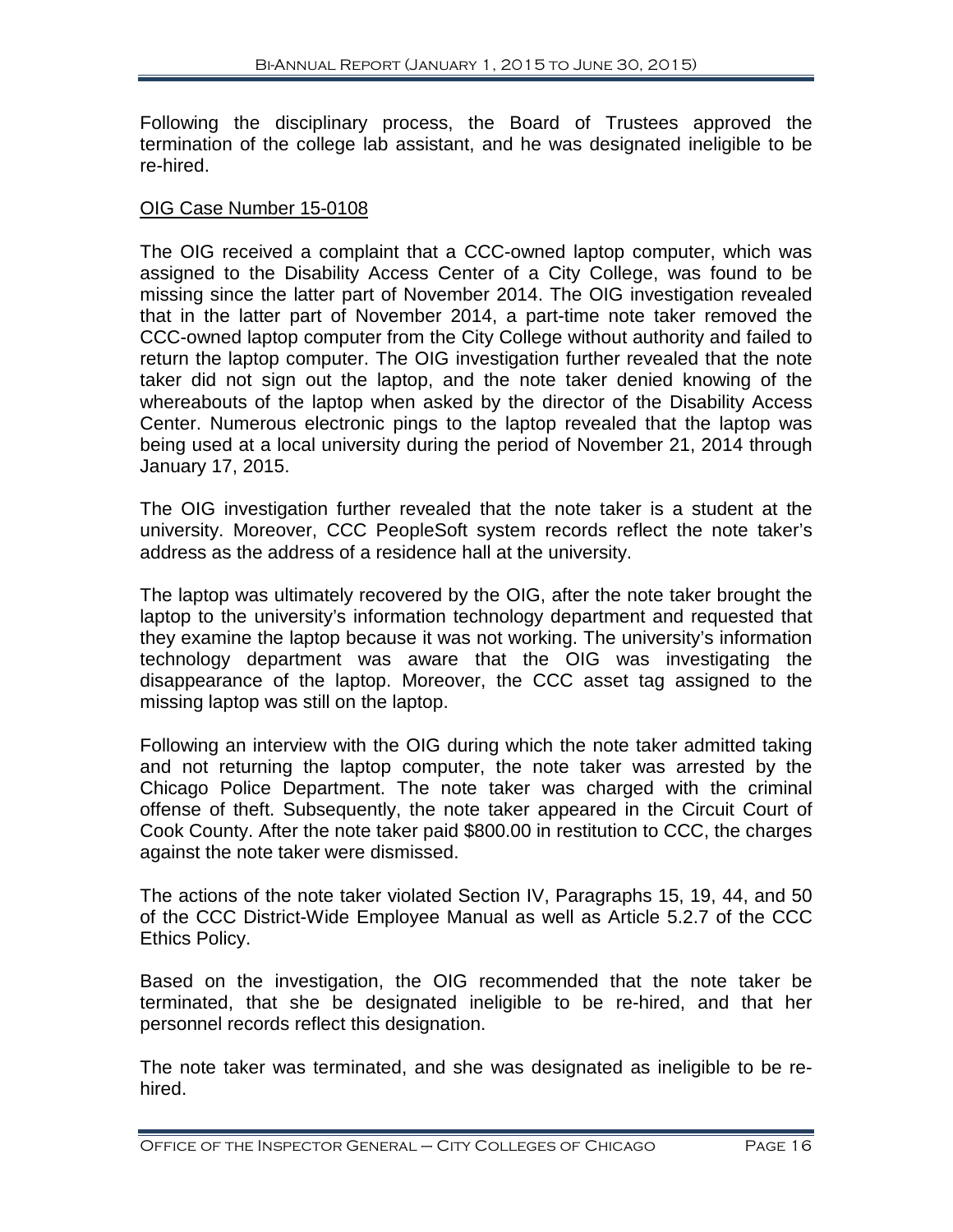#### OIG Case Number 13-0097

During a review of sabbatical leaves taken by CCC employees to determine whether various aspects of the leaves met the sabbatical leave requirements, the OIG determined that a full-time faculty member assigned to a City College failed to comply with the sabbatical leave requirements as outlined in the Agreement between the Board of Trustees of Community College District No. 508, County of Cook and State of Illinois and the Cook County College Teachers Union, Local 1600 AFT, AFL-CIO, Chicago, Illinois (Faculty and Training Specialists) covering July 16, 2008 through July 15, 2013, which was in effect at the time that the fulltime faculty member took his sabbatical leave during the Spring 2011 semester. Specifically, at the conclusion of his Spring 2011 semester sabbatical leave as well as after he was granted a two-month extension after the conclusion of that sabbatical leave, the full-time faculty member failed to complete his dissertation, and he failed to complete his PhD education at a local university as he indicated he would in his Application for Sabbatical Leave. As of the end of the Fall 2014 semester, the full-time faculty member had not completed his dissertation or his PhD education.

Likewise, pursuant to Article IX(A)(1)(e) of the aforementioned agreement as well as Part III(A) of the Sabbatical Application Form, due to his failure to meet the terms and conditions of his Spring 2011 semester sabbatical leave, the full-time faculty member should not have been reinstated to his position with CCC at the conclusion of his Spring 2011 semester sabbatical leave.

The OIG further determined that during the course of his Spring 2011 sabbatical leave, CCC paid the full-time faculty member a total of \$32,117.50 in salary, and the full-time faculty member received and maintained the aforementioned salary amount despite the fact that he did not meet the terms and conditions of his Spring 2011 semester sabbatical leave.

Based on the OIG investigation and pursuant to Article  $IX(A)(1)(q)$  of the Agreement between the Board of Trustees of Community College District No. 508, County of Cook and State of Illinois and the Cook County College Teachers Union, Local 1600 AFT, AFL-CIO, Chicago, Illinois (Faculty and Training Specialists) covering July 16, 2008 through July 15, 2013, the OIG recommended that CCC uses all legal and fiscally responsible remedies to recoup \$32,117.50 from the full-time faculty member due to the fact that he did not meet the terms and conditions of his Spring 2011 semester sabbatical leave.

In response to the OIG's recommendation, the Chancellor wrote the following:

Thank you for your report dated February 6, 2015 relating to (the full-time faculty member). I asked the General Counsel to review this matter and, based on my discussion with him, have directed the following: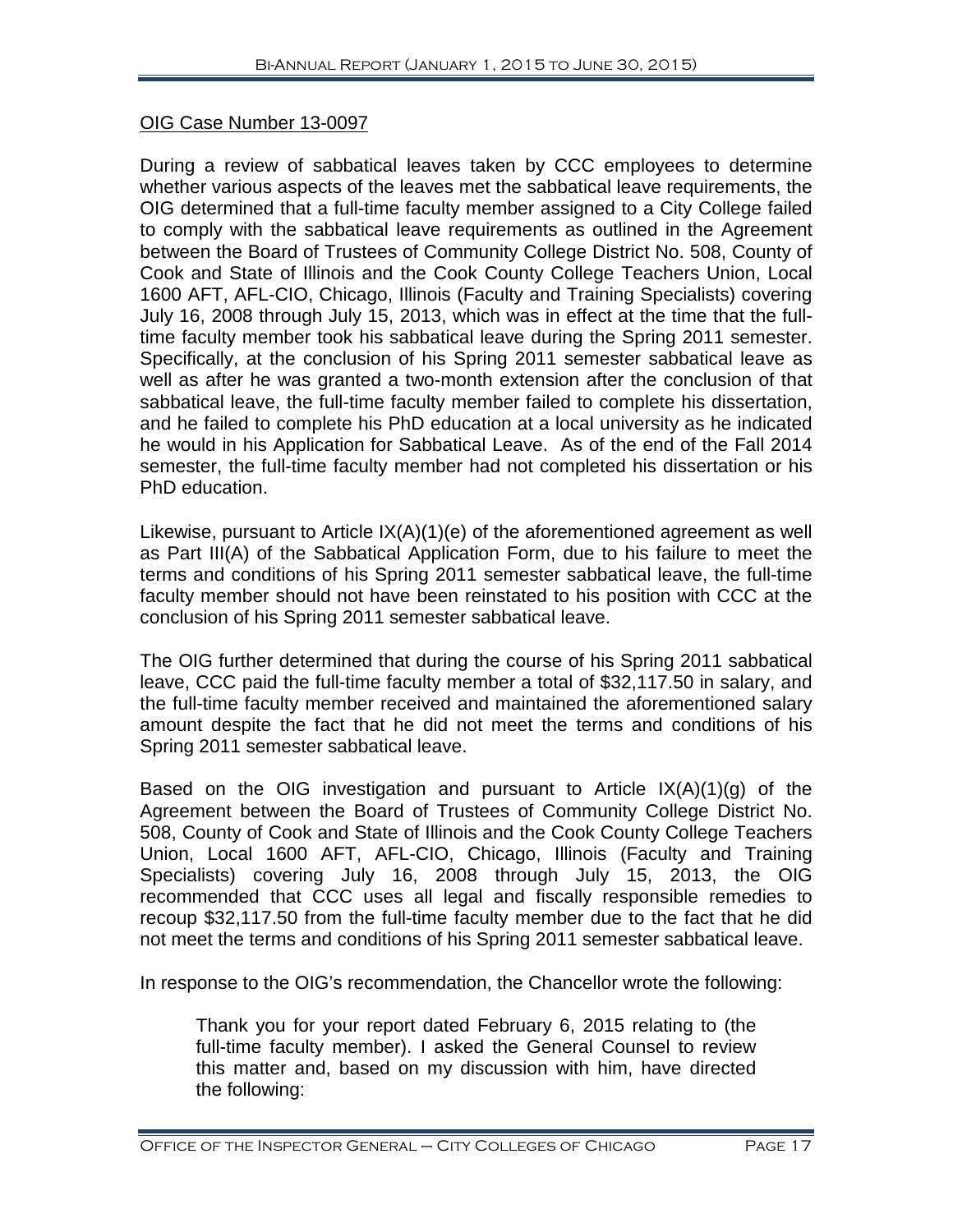As you note, it appears that (the full-time faculty member) never accomplished the objectives which served as the basis for his sabbatical in spring 2011. He was nevertheless returned to his position as a full-time faculty member. In the opinion of the General Counsel, it is too late now to require him, under threat of discipline, to return the funds to which he was not entitled. Having said that, I directed Academic Affairs and Human Resources to approach (the full-time faculty member) and elicit from him his plans to perform the work necessary to receive his PhD.

Internal Audit will conduct a review of the process of returning faculty to full-time status following a sabbatical in order to determine whether there are sufficient controls.

At the very least, the fact that faculty members who go on sabbatical remain on (CCC's) payroll contributes to the confusion of how to handle faculty members when they return to full-time status. As a result, I have directed that an additional step be inserted into this process. Going forward, Academic Affairs will be required to notify Payroll when a faculty member returns from sabbatical. If the faculty member has completed the objectives that served as a basis for the sabbatical, then the faculty member can continue to receive full pay as before the sabbatical. If, however, Academic Affairs determines that the faculty member did not complete the objectives that served as a basis for the sabbatical, then notice will be provided to the faculty member that unless a plan for corrective action is presented and implemented, (CCC) will seek a return of funds paid during the sabbatical consistent with Board rules.

#### OIG Case Number 15-0001

The OIG received a complaint that a full-time faculty member assigned to a City College dismissed her night classes significantly earlier than the classes were scheduled to end. The OIG investigation revealed that on numerous occasions during the Fall 2014 term, the faculty member failed to be present at the City College for all of her scheduled office hours because she arrived after the start time or left before the end time of her scheduled office hours. The OIG investigation revealed that during the Fall 2014 term, the faculty member shorted her office hours on 24 days by a total of more than seven hours. On ten (42%) of these 24 occasions, the faculty member shorted her office hours by more than 20 minutes, and on three (12.5%) of these 24 occasions, the faculty member shorted her office hours by more than 45 minutes. In all, at the faculty member's rate of pay, the value of the shorted office hours exceeded \$700.00. These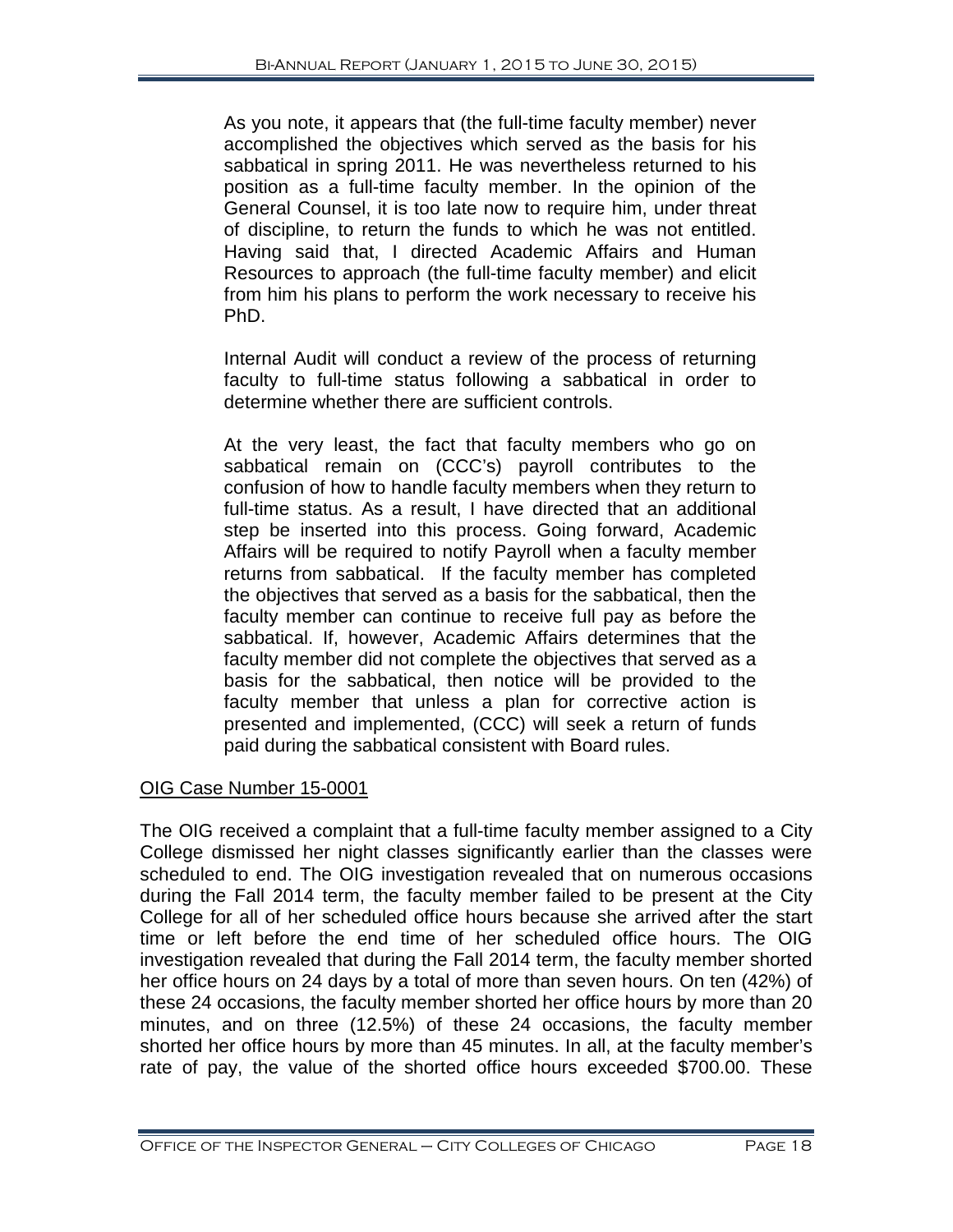actions by the faculty member violated Section IV, Paragraphs 2, 4, 7, 11, 38, and 50 of the CCC District-Wide Employee Manual.

Based on the investigation, the OIG recommended that CCC takes appropriate disciplinary action against the faculty member. Following the disciplinary process, the faculty member was issued a one-day suspension.

Additionally, due to a lack of clarity regarding the appropriate number of class hours that the faculty member was required to teach at the City College, the OIG recommended that that the Office of Academic Affairs reviews the City College's class schedule to ensure that class hours are calculated consistently with the other City Colleges and consistently with the Agreement between the Board of Trustees of Community College District No. 508 and the Cook County College Teachers Union, Local 1600.

#### OIG Case Number 15-0107

The OIG received a complaint that an associate dean of a City College publically indicated that exam review materials were distributed to nursing students despite the fact that the review materials were proprietary and were not purchased for student use by either CCC or the students. The OIG investigation revealed that at a directors' meeting, an associate dean represented that among the reasons that her college's nursing students were doing so well was that her students received various aids including the exam review materials. During the course of the investigation, the OIG obtained a flash drive from the associate dean containing the materials that she distributed to her college's nursing students. A review of the materials revealed numerous documents, video files, and mock exams tailored to prepare nursing students for nursing exams, licensure and certification. Included in these materials was a folder titled "Quick Reference Worksheets," which contained 41 documents including one titled "complete\_notes." The "complete\_notes" document, which is 258 pages long, contained a notice which provides: "All materials used during any seminar are copyrighted and are not for use without the sole permission of (the publisher's representative) in any form or fashion."

In order to minimize the risk of CCC personnel violating copyrights and subjecting CCC to financial liability in the future, the OIG recommended that CCC develops specific copyright policies and procedures, which should include, but not be limited to, the following:

- An official process that CCC employees can follow to receive advice on any copyright-related issues.
- A process to vet the works that are issued on CCC's behalf before the works are published or distributed.
- A process for acquiring, documenting, and maintaining any licenses that are necessary to legitimately use a copyrighted work.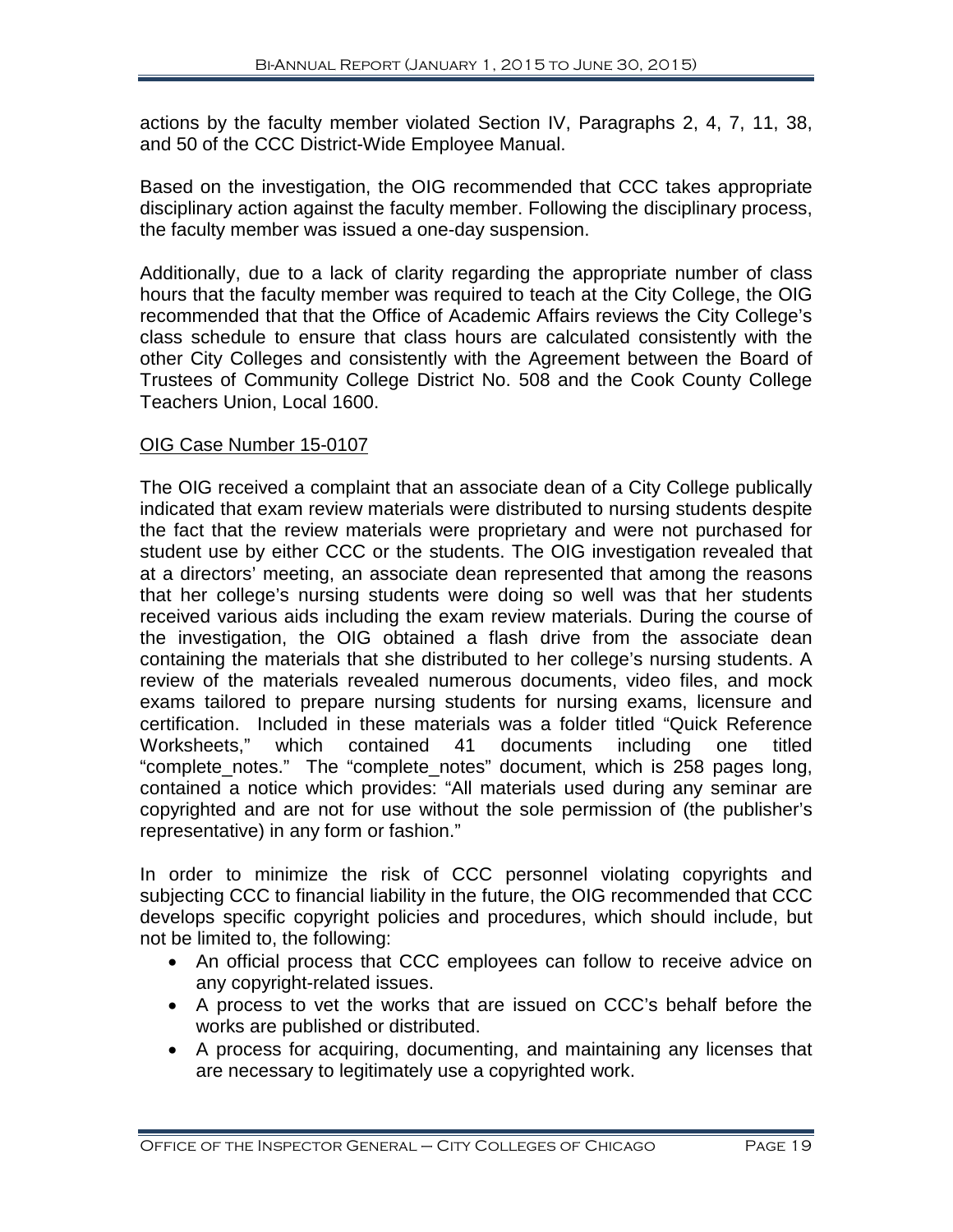It should be noted that the OIG made these same recommendations in an Investigative Summary submitted on February 27, 2014 regarding potential copyright infringement based on material produced and distributed by another CCC academic department. However, as of the date of the submission of the Investigative Summary discussed herein, CCC had not developed or implemented specific copyright policies and procedures. In that February 27, 2014 Investigative Summary, the OIG made the following point:

> In conclusion, as detailed in this Investigative Summary, because of the risk that CCC violated numerous copyrights and could do so in the future, the implementation of specific policies and procedures are necessary to reduce CCC's likelihood of incurring financial liability for copyright violations committed on CCC's behalf.

For the second time in about one year, a CCC employee arguably inappropriately distributed copyrighted material. Clearly, the development and implementation of copyright policies and procedures is needed.

#### OIG Report Number 15-0147

The OIG received a complaint that a technology integration specialist failed to return a laptop that she borrowed from her previously assigned City College, and she returned an iPad in completely damaged and unusable condition.

The OIG investigation revealed that while the technology integration specialist was assigned at her previous assignment, she lost a CCC laptop computer, probably more than a year earlier as that was the last time that it was connected to a network per the "ping" report, but she had absolutely no explanation as to what happened to the laptop.

The OIG investigation also revealed that the technology integration specialist returned a CCC iPad to the City College in a significantly damaged and unusable condition. The technology integration specialist only returned the iPad after possessing it for more than one year and well after her need to possess it, prepping for a single class in iPad use, passed.

The OIG investigation further revealed that the technology integration specialist returned a CCC laptop computer to the City College that she did not sign out and for which she never received permission to possess. The technology integration specialist had unauthorized possession of this laptop computer for at least six or seven months.

The actions of the technology integration specialist violated Section IV, Paragraphs 19, 34, 37, 39, 44, 47, and 50 of the CCC District-Wide Employee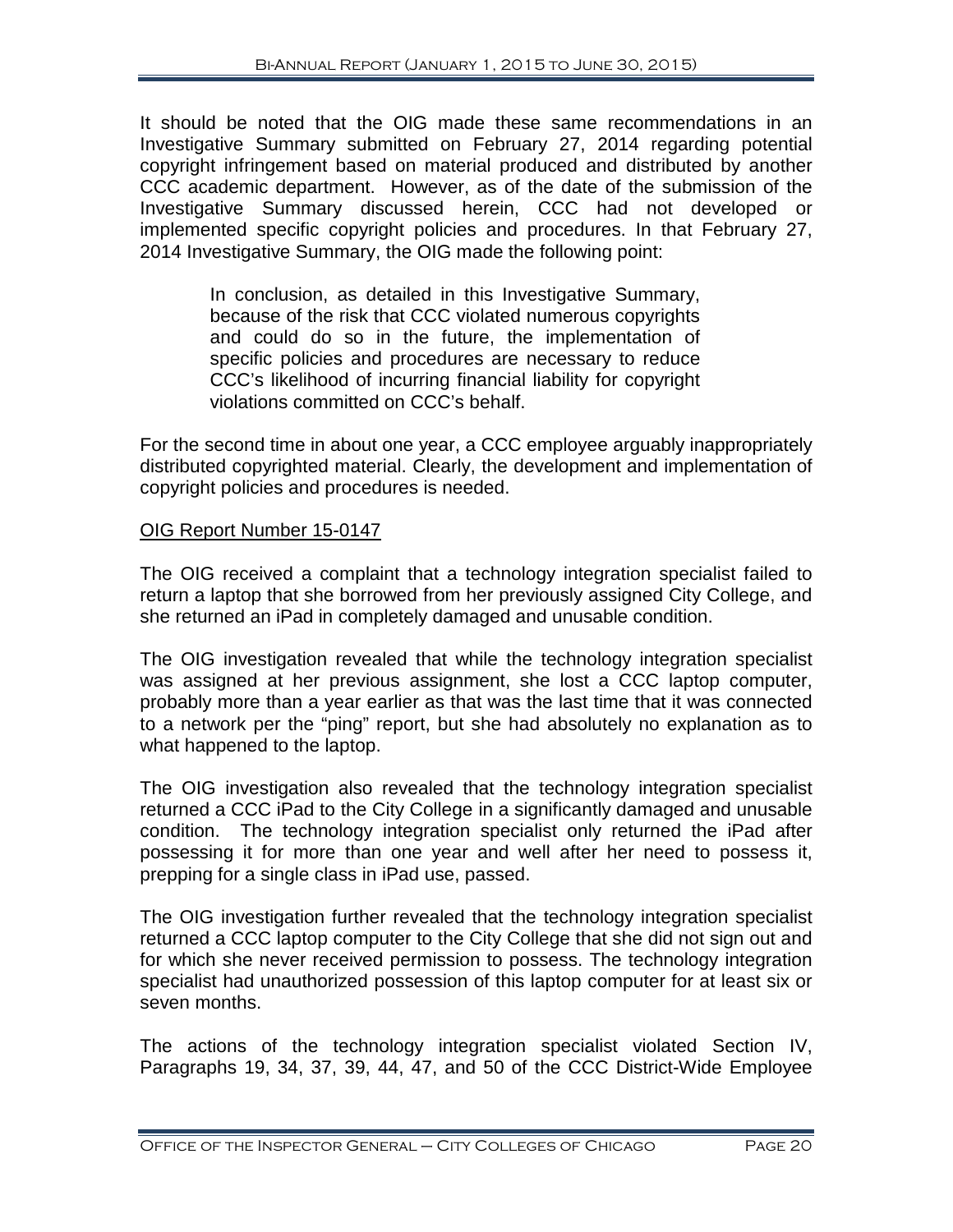Manual. The actions of the technology integration specialist also violated Article 5.2.7 of the CCC Ethics Policy.

Based on the investigation, the OIG recommended that CCC takes appropriate disciplinary action against the technology integration specialist. The OIG also recommended that CCC utilizes all fiscally responsible legal remedies to recoup from the technology integration specialist funds sufficient to replace the lost laptop computer and the significantly damaged and unusable iPad.

As of the date of this report, the disciplinary process regarding the technology integration specialist is pending.

#### OIG Case Number 15-0177

The OIG received a complaint from a City College that a janitor assigned to the City College stole toilet paper rolls from the college. The OIG investigation revealed that during his Saturday work shift, the janitor removed numerous partially used rolls of toilet paper from the City College and took the toilet paper rolls home. According to both the director of auxiliary services at the City College and the janitor's supervisor, the janitor did not have authorization to take home the partially used rolls of toilet paper. As such, the janitor violated Section IV, Paragraphs 19, 37, 44 and 50 of the CCC District-Wide Employee Manual and Article 5.2.7 of the CCC Ethics Policy. Based on the investigation, the OIG recommended that CCC takes appropriate disciplinary action against the janitor.

Following the disciplinary process, the janitor was suspended for a period of five days.

During the course of the investigation the OIG learned that the general rule at the City College is that toilet paper rolls should be replaced when there is about onethird left. However, removing and discarding toilet paper when the roll is at the one-third level appears to be quite wasteful. According to the chief engineer at the City College, the toilet paper rolls in question are purchased by the case, with 12 9-inch diameter rolls in each case. The chief engineer estimated that the City College uses about 25 cases of toilet paper per month. Per a recent requisition form, the cost to CCC for a case of this toilet paper is \$27.98. The chart to follow documents the funds potentially wasted annually if one-third, one-quarter, onefifth, or one-tenth of the toilet paper rolls purchased for the City College are routinely discarded: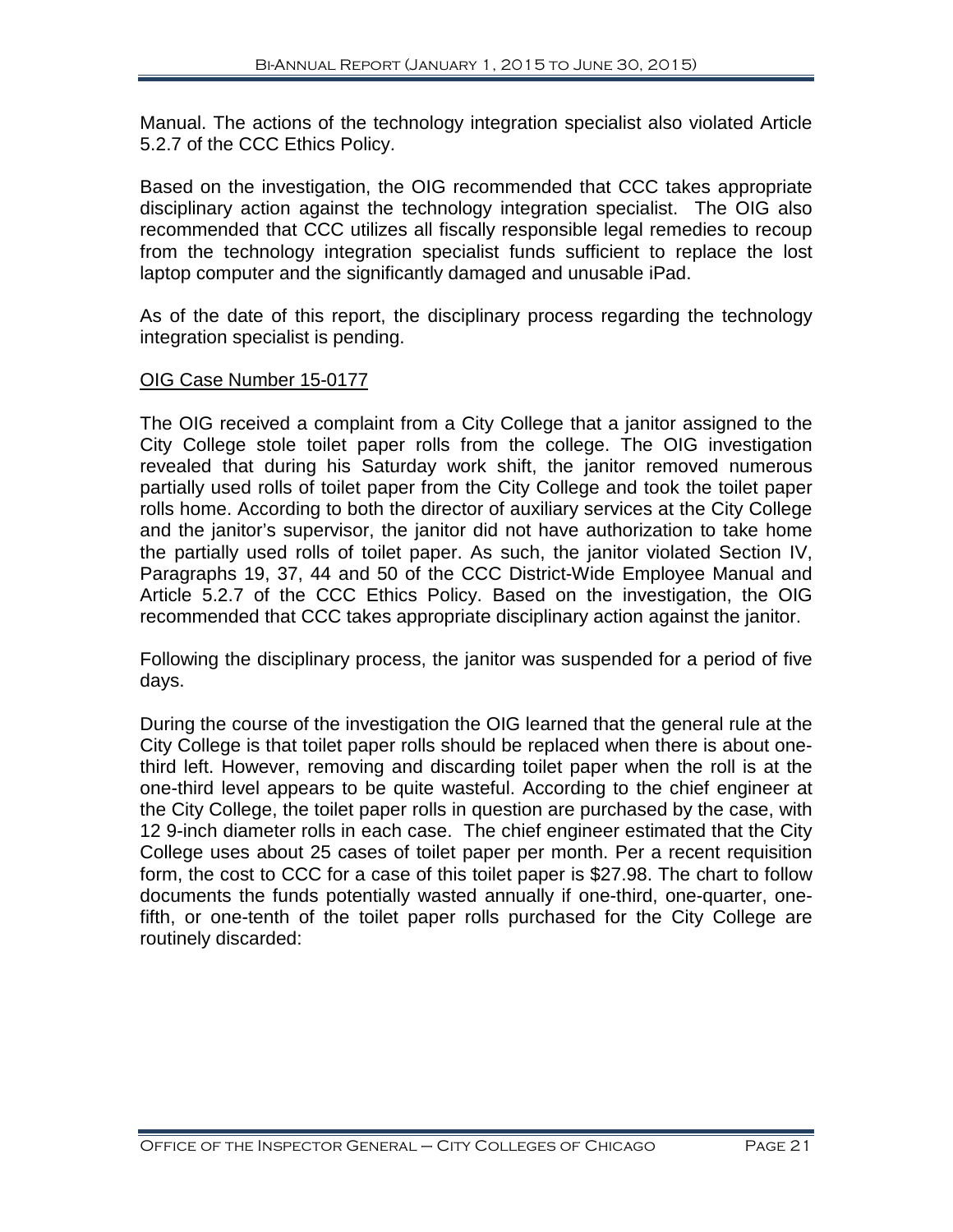| <b>Price</b> | <b>Amount</b>                |
|--------------|------------------------------|
| \$27.98      | 1 case                       |
| \$699.50     | Monthly purchase - 25 cases  |
| \$8,394.00   | Annual Purchase - 300 cases  |
| \$2,770.02   | 33% of annual total purchase |
| \$2,098.50   | 25% of annual total purchase |
| \$1,678.80   | 20% of annual total purchase |
| \$839.40     | 10% of annual total purchase |

To minimize such waste in the future, the OIG recommended that the Department of Administrative and Procurement Services develops and implements policies regarding the appropriate time to change partially used rolls of toilet paper in CCC bathrooms and the appropriate use/disposal of toilet paper rolls that are partially used.

#### OIG Case Number 15-0203

The OIG received a complaint that a security officer assigned to a City College stole a cellular telephone, which was turned in to the security desk after being lost by a CCC employee. The OIG investigation revealed that the security officer was the last person to have possession and/or control over a lost cellular telephone which was turned in by a student. This cellular telephone belonged to a CCC employee who lost the cellular telephone on May 2, 2015. CCC security video footage appeared to show that the security officer took the cellular telephone from the drawer of the security desk and placed it in his backpack prior to leaving for the day on May 4, 2015. Due to the security officer's decision to resign before the OIG was able to interview him, the OIG was not able to question him regarding his actions. However, in an e-mail to his supervisor, the security officer represented that he "left cellphone inadvertently in the U building security desk and forgot to take it to our command office.…"

Section IV(34) of the CCC District-Wide Employee Manual provides that it is prohibited conduct to act negligently in the course of employment so as to damage private property. Although the security video seems to indicate that the security office took the cellular telephone and placed it in his backpack, at a minimum, it is clear that at the very least the security officer was negligent in failing to secure the cellular telephone under his control, contrary to Section IV(34) of the CCC District-Wide Employee Manual.

As the security officer resigned from his position with CCC and based on the OIG investigation, the OIG recommended that the security officer be designated ineligible to be re-hired and that his personnel records reflect this designation. The security officer was designated ineligible to be re-hired.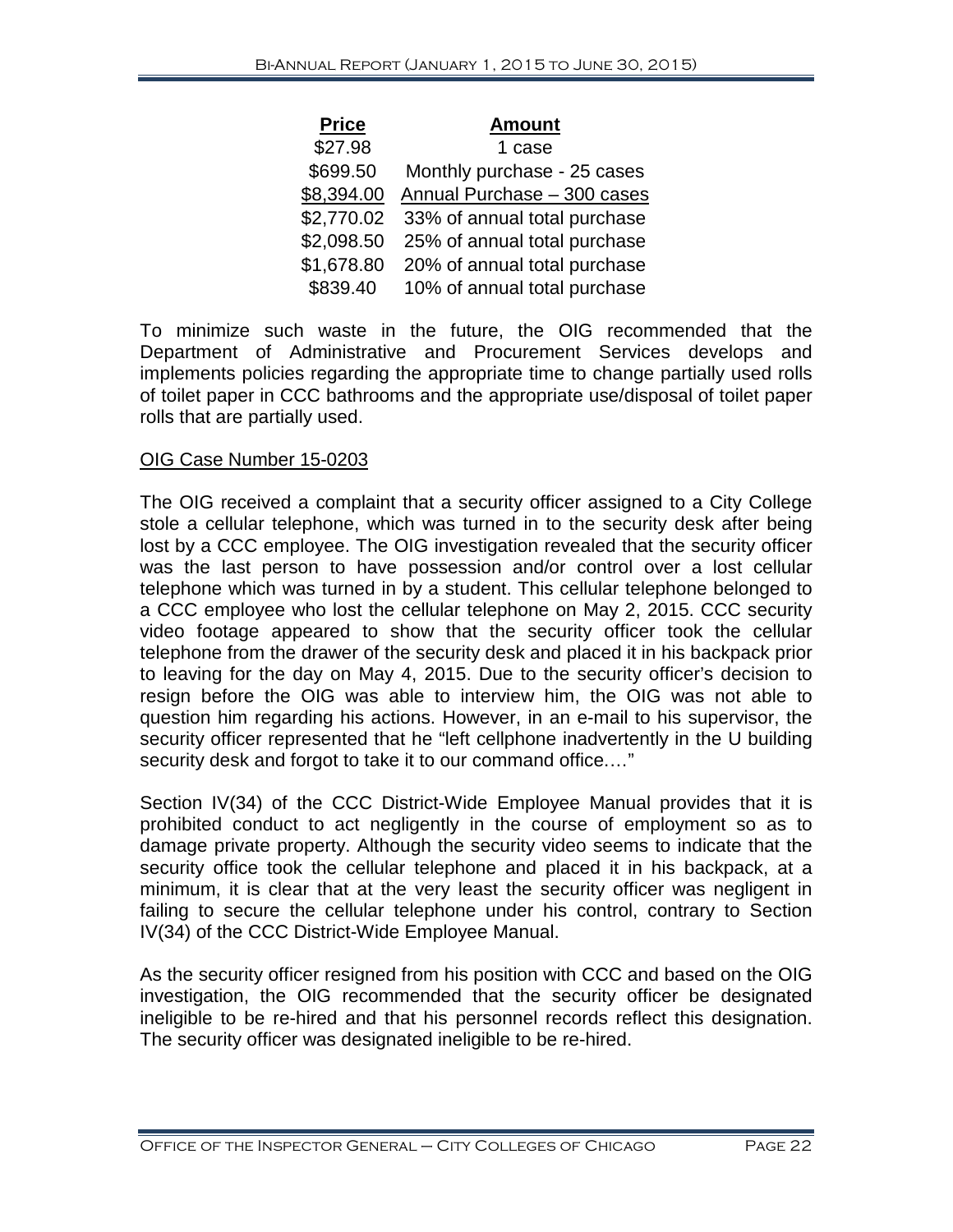#### OIG Case Number 14-0229

Based on a complaint received from a student enrolled in a City College program who performed his practicum at a mental health counseling service provider ("service provider"), the OIG initiated an investigation of the service provider. During the course of the investigation, the OIG interviewed several students who performed their practicums at the service provider. These students stated that the service provider engaged in significant unethical behavior, including having the students falsify paperwork regarding therapy sessions that the students did not attend. Due to the fact that an investigation regarding the propriety of the services provided by service provider on behalf of a department of the State of Illinois was beyond the mandate of the OIG as documented in Article 2.7 *et seq*. of the Board Bylaws, the OIG met with and referred the issues raised to the Office of the Inspector General of a State of Illinois department. The OIG was informed that based on the information provided by the OIG, the Office of the Inspector General for the State of Illinois department initiated an investigation regarding the service provider. In a letter dated April 21, 2015, the City College notified the service provider that they were not included on the list of sites available to students for the Spring 2015 term's practicum based on the "internal investigation resulting from issues that arose with students who were assigned to (the service provider) this past fall."

The OIG recommended that CCC refrains from reinstating the service provider to the list of sites available to CCC students for practicum experience until the investigation being conducted by the Office of the Inspector General for the State of Illinois department is completed. The service provider is not currently on the list of sites available to CCC students for practicum experience.

#### OIG Report Number 15-0132

The OIG received a complaint that CCC-owned equipment, valued at more than \$4,000.00, was lost by a technician. The OIG investigation revealed that the technician inadvertently failed to reload a bag containing seven items of videorelated equipment onto a CCC vehicle used to travel to remote sites. Upon return to the remote production site, the items were gone. By failing to reload the video-related equipment into the CCC vehicle, the technician was inattentive to his duty, in violation of Section IV(38) of the CCC District-Wide Employee Manual.

There were other problematic issues surrounding the loss of the video-related equipment. These problematic issues included the following:

• The technician failed to notify the Department of Safety and Security for 31 work days and 47 calendar days that the seven items of video-related equipment valued at a total of more than \$4,000 were lost, contrary to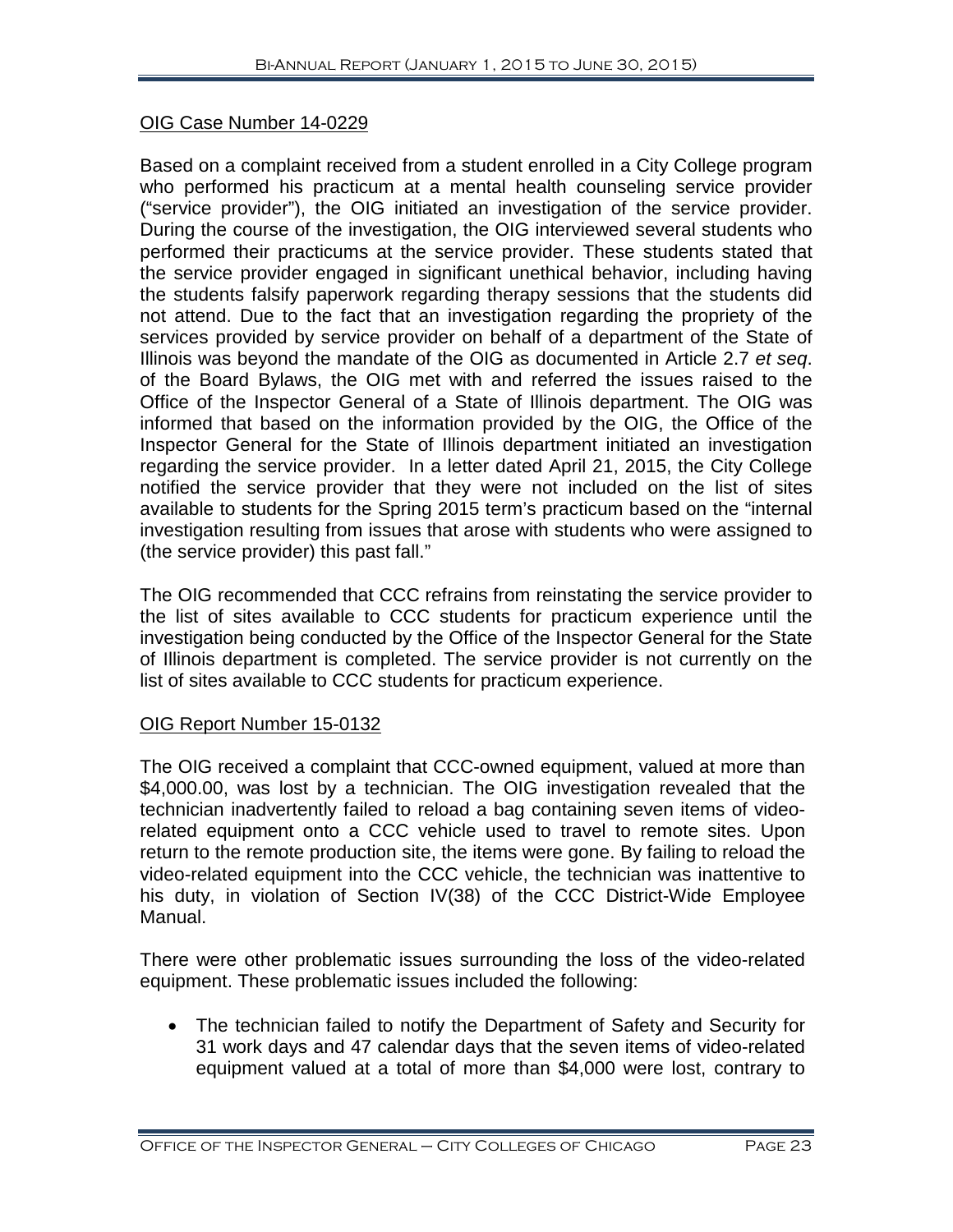Section III of the CCC District-Wide Employee Manual, which in turn is a violation of Section IV(47) of the CCC District-Wide Employee Manual.

- Two of the seven items of video-related equipment that were lost, with a total value of \$2,600.00, were not included on the CCC non-capital asset inventory list.
- Despite a 2011 recommendation by the OIG and a representation by the department that department personnel were checking out equipment prior to removal of the equipment from the facility and that such equipment was inspected upon return, no such tasks are being routinely performed at the department.

Based on the investigation, the OIG recommended that CCC takes appropriate disciplinary action against the technician. Additionally, in order to determine the full extent to which the department's control over its assets is problematic, the OIG recommends that a full and complete inventory/audit of the equipment maintained by the department be conducted.

As of the date of this report, the disciplinary process regarding the technician is pending.

#### OIG Case Number 15-0129

The OIG received a complaint that a business manager assigned to a City College resided outside the City of Chicago in violation of the CCC Residency Policy. The OIG investigation revealed that the business manager resided in Chicago Ridge, Illinois, in violation of Article 4.6(a) of the Board Policies and Procedures for Management & Government and Section III of the CCC District-Wide Employee Manual.

The OIG investigation further revealed that the business manager falsified employment records in that he fraudulently affirmed on a CCC residency certification document that he resided in Chicago, Illinois, when in fact he resided in Chicago Ridge, Illinois, in violation of Section IV(11) of the CCC District-Wide Employee Manual.

Based on the investigation, the OIG recommended that the business manager be terminated, that he be designated ineligible to be re-hired, and that his personnel records reflect this designation.

Following the disciplinary process, the business manager was terminated, and he was designated ineligible to be re-hired.